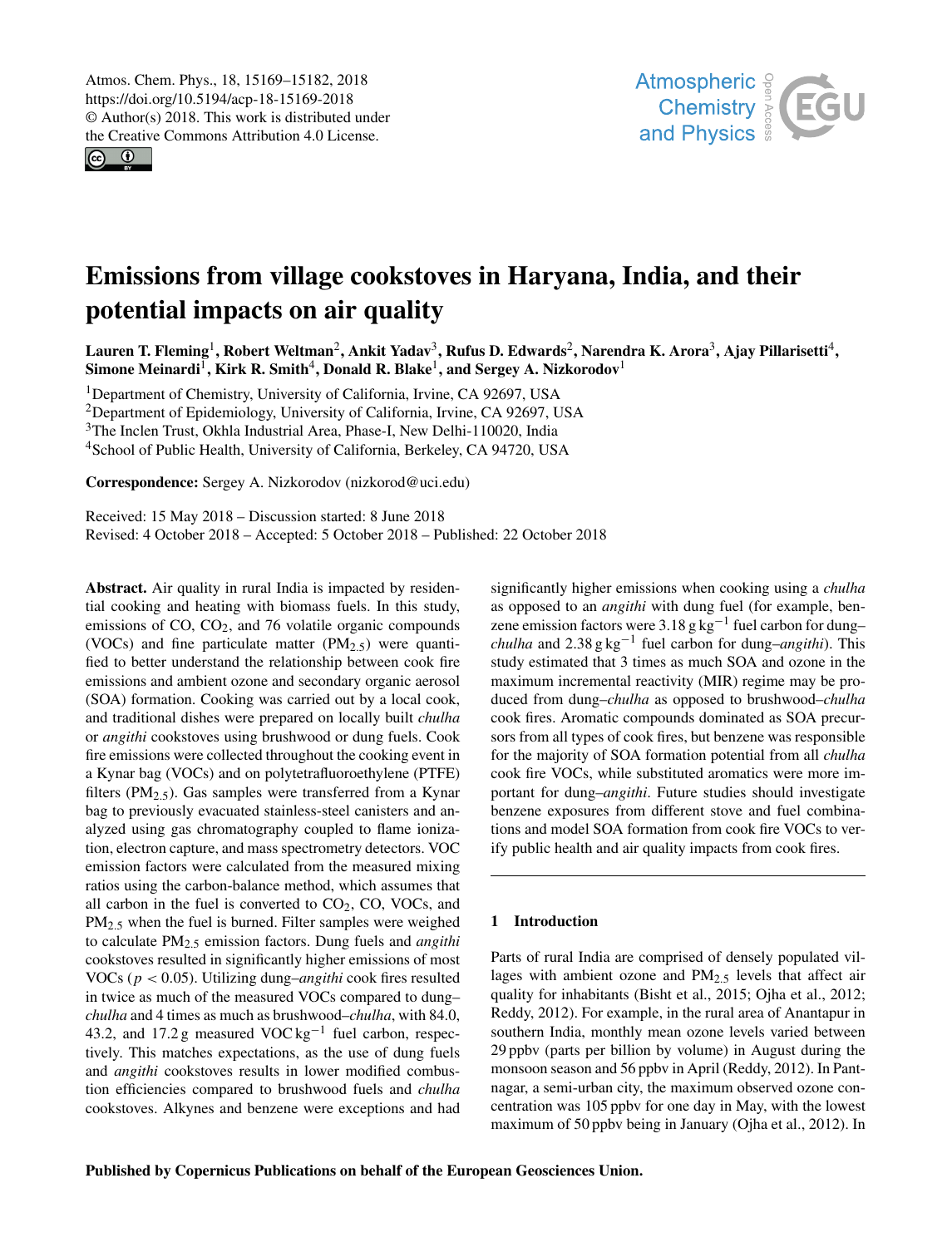terms of PM<sub>2.5</sub> levels, Bisht et al. (2015) observed an average of 50  $\mu$ g m<sup>-3</sup> of PM<sub>2.5</sub> over July–November 2011 in rural Mahabubnagar. While measurements of  $O_3$  and  $PM_{2.5}$  in rural India are relatively scarce, it has become clear that household combustion is a major contributor to ambient levels of these pollutants. For example Balakrishnan et al. (2013) measured PM2.<sup>5</sup> concentrations in households and observed mean 24 h concentrations of  $163 \,\mathrm{\mu g\,m}^{-3}$  in the living room and 609  $\mu$ g m<sup>-3</sup> in the kitchen. Over the last half decade, several researchers have, through independent studies, come to the conclusion that a significant fraction  $(22\% - 52\%)$  of ambient  $PM<sub>2.5</sub>$  is directly emitted from residential cooking and heating (Butt et al., 2016; Chafe et al., 2014; Conibear et al., 2018; GBD MAPS Working Group, 2018; Guttikunda et al., 2016; Klimont et al., 2017; Lelieveld et al., 2015; Silva et al., 2016).

Residences in India were estimated to consume 220, 86.5, and 93.0 Tg yr<sup>-1</sup> of dry matter of wood fuel, agricultural residues, and dung, respectively, in the year 1985 (Yevich and Logan, 2003). While the fraction of Indians using biomass cook fuels is decreasing, the total population is increasing such that biomass fuels are still being utilized at approximately the same overall level (Pandey et al., 2014). Emissions of primary  $PM_{2.5}$  from residential cooking in India were estimated to be  $2.6$  Tg yr<sup>-1</sup> based on a compiled emissions inventory (Pandey et al., 2014). Additionally, Pandey et al. (2014) estimated that 4.9 Tg of non-methane volatile organic compounds (NMVOCs) are produced annually in India from residential cooking. This suggests that additional  $PM_{2,5}$ mass may be formed via secondary pathways from the oxidation of NMVOCs and either nucleation of new particles or condensation onto existing  $PM_{2.5}$ . Alternatively, these nonmethane VOCs could contribute to photochemical ozone production in the presence of  $NO<sub>x</sub>$  (Finlayson-Pitts and Pitts, 2000).

In this study, we quantified emissions of  $CO$ ,  $CO<sub>2</sub>$ , and 76 different VOCs from 55 cook fires carried out by a local cook in a village home cooking typical meals. This is a substantially updated version of the work done in simulated village houses in India and China in the 1990s, where 58 fuel– stove combinations were measured in semi-controlled conditions using water boiling tests including a number of nonbiomass stoves, although a similar set of pollutants were measured (Smith et al., 2000b, a; Tsai et al., 2003; Zhang et al., 2000). This time, we measured emissions in field conditions from two traditional, locally made cookstoves, the *chulha* and the *angithi*. The former is a primarily flaming stove with generally higher modified combustion efficiencies or concentration ratios of carbon dioxide to the sum of carbon dioxide and carbon monoxide (average dung–*chulha*: 0.865), used to cook village meals. The *angithi* is largely smoldering with lower modified combustion efficiencies (average dung–*angithi*: 0.819) and is primarily used for cooking animal fodder and simmering milk. We measured emissions from cookstoves with two kinds of biomass: the most popular biomass type, brushwood (Census of India, 2011), and dung cakes. The fuels and stoves used in this study are predominantly used in the Indo-Gangetic Plain. Our first objective is to characterize emissions of select VOCs and PM<sub>2.5</sub> from these fuel–stove combinations. Subsequently, with the aid of secondary organic aerosol (SOA) potential values from Derwent et al. (2010), incremental reactivities first described in Carter (1994), and second-order rate coefficients with OH combined with our emission factors, we estimate SOA-forming potentials, excess ozone mixing ratios in a VOC-limited regime, and OH reactivities, respectively. Given their widespread use in India, emissions from these biomass-burning stoves are estimated to impact regional air quality due to both primary and secondary organic aerosol and ozone formation.

# 2 Experimental methods

# 2.1 Field site and sample collection

The field office was located at the SOMAARTH Demographic, Development, and Environmental Surveillance Site in Palwal District, Haryana, India, run by the International Clinical Epidemiological Network (INCLEN). The site consists of 51 villages in the area with roughly 200 000 inhabitants (Balakrishnan et al., 2015; Mukhopadhyay et al., 2012; Pillarisetti et al., 2014).

Samples were collected from cookstove emissions between 5 August and 3 September 2015. Cooking events occurred at a village kitchen in Khatela, Palwal District. A local cook was hired to prepare meals for human consumption consisting of either chapati or rice with vegetables using a *chulha* stove, as well as animal food using an *angithi* stove.

Animal fodder simmers in a pot set upon smoldering dung in a clay bowl, referred to as an *angithi*. *Chulha* stoves are made from bricks and a covering of clay, and the availability of oxygen from the packing of biomass fuels results in primarily flaming combustion. The *chulha* is used to cook most meals for families in this village. Buffalo and cow dung patties and brushwood, in the form of branches and twigs, were used in *chulha* stoves, and for the 13 mixed fuel cooking events dung and brushwood were combined in a ratio determined by the cook's preference. Stoves and food ingredients were produced and fuels procured by the household or village. Fuel moisture content, fuel mass burned, and meals cooked were noted for each cook fire and can be found in the Supplement. Additional information regarding the cooking events and setup can be found in Fleming et al. (2018).

The sampling scheme is illustrated in Fig. 1. Air sampling pumps (PCXR-8, SKC Inc.) created a flow of emissions through the sampling apparatus. Emissions were captured with three-pronged probes that were fixed 60 cm above the cookstove. PM2.<sup>5</sup> emissions and gases were sampled through cyclones  $(2.5 \,\mu\text{m}, \text{URG}$  Corporation). The resulting flow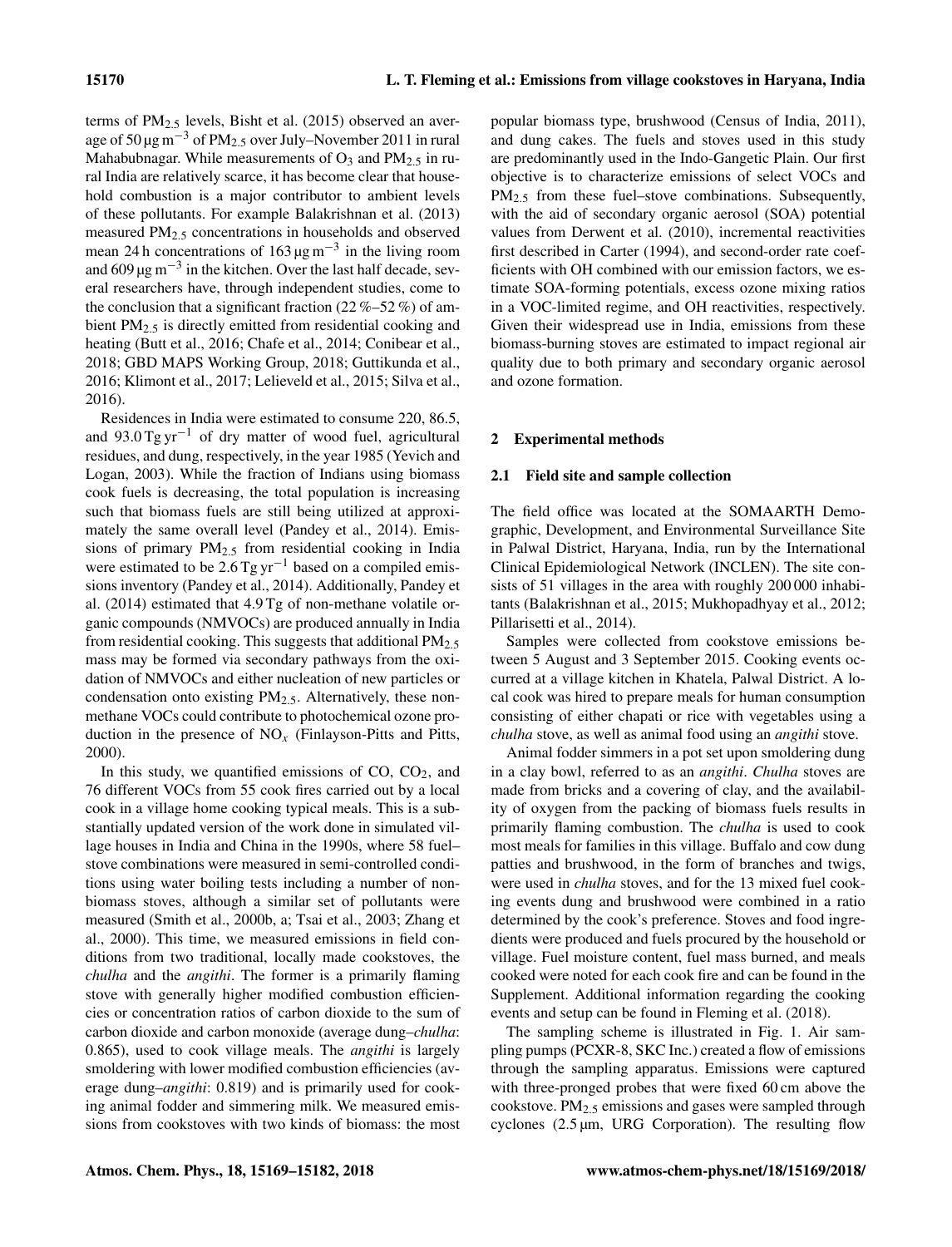cyclon Particle sampling line



PCXR8

Figure 1. Sampling train for collecting cookstove emissions. PCXR8 (blue) are sampling pumps, WAS or whole-air samples (green) are the air samplers, and orange boxes are Teflon or quartz filters used to collect  $PM_{2.5}$ .

of particles was captured on either quartz or polytetrafluoroethylene (PTFE) filters, while gases were collected in an 80 L Kynar bag throughout the entire cooking event. Flows were measured both before and after sampling to ensure they did not change by more than  $10\%$  using a mass flowmeter (TSI 4140). After the cooking event, pumps were turned off and a whole-air sampler, consisting of a stainless-steel canister (2 L) welded to a bellows-sealed valve (Swagelok), was filled to ambient pressure from the Kynar bag. Wholeair samplers were thoroughly flushed and evacuated in the Rowland–Blake laboratory before being shipped to India. At the end of the measurement campaign, whole-air samplers were shipped back to the laboratory and analyzed within 2 months of the end of the field measurements. A "grab" whole-air sample (WAS) was collected before cooking commenced each day. This served as a background for all cooking events sampled on that day.

# 2.2 Gas chromatography analysis

Colman et al. (2001) described the VOC analysis protocol in detail. Briefly, a known amount of the WAS flowed over glass beads inside a U-shaped trap cooled by liquid nitrogen. The flow was regulated by a mass flow controller and resulted in a known, roughly 600 Torr drop in the pressure in the whole-air sampler. High-volatility gases such as  $O_2$ and  $N_2$  passed over the beads, while lower-volatility gases adsorbed onto the beads. Compounds were re-volatilized by immersing the trap in hot water and were injected into a He carrier gas stream where the flow was split equally to five columns housed in three gas chromatographs (HP-6890). The compounds were separated by gas chromatography (GC) and subsequently detected by two electron capture detectors, two flame ionization detectors, and one quadrupole mass spectrometer detector. Peaks corresponding to compounds of interest were integrated manually.  $CO$ ,  $CO<sub>2</sub>$ , and  $CH<sub>4</sub>$  were analyzed using two GC systems equipped with thermal conductivity and flame ionization detectors as described in Simpson et al. (2014). The CO and  $CO<sub>2</sub>$  GC with flame ionization detection (GC-FID) system is equipped with a Ni catalyst that converts CO into detectable CH4.

# 2.3 Gas and  $PM<sub>2.5</sub>$  emission factor calculations

Emission factors (EFs) were calculated using the carbonbalance method, which assumes that all carbon in the fuel is converted to  $CO<sub>2</sub>$ ,  $CO<sub>2</sub>$ , VOCs, and PM when the fuel is burned. The total gas-phase carbon emissions were approximated with the concentrations of  $CO<sub>2</sub>$ , CO, and 76 detected VOCs measured using WAS. This is a good approximation since most emitted carbon resides in  $CO<sub>2</sub>$  and  $CO$  ( $> 95\%$ ), so the error associated with VOCs that are not detected is relatively small (Roden and Bond, 2006; Smith et al., 1993; Wathore et al., 2017; Zhang et al., 2000). The mass of carbon in species i  $(m_{i,C})$  was calculated using Eq. (1):

$$
m_{i,\mathrm{C}}\left(\mathrm{g}\right) =
$$

$$
\frac{C_{i,C} (g m^{-3})}{C_{\text{CO}_2,C} + C_{\text{CO},C} + C_{\text{CH}_4,C} + \dots + C_{\text{C}_6\text{H}_6,C} (g m^{-3})}
$$
\n
$$
\cdot m_{\text{T},C} (\text{kg}) \cdot \frac{1000 \,\text{g}}{1 \,\text{kg}},\tag{1}
$$

where  $C_{i,C}$  represents the mass concentration of carbon for species i, and  $m_{\text{T,C}}$  refers to the carbon mass of the fuel, adjusted for ash and char carbon. Fuels were weighed before they were burned, and the dry mass was calculated based on moisture content measurements. The ash was weighed after the cooking event and subtracted from the dry mass of the fuel giving the net dry fuel burned for the cooking event,  $m<sub>T</sub>$ . When mixtures of dung and brushwood were used, both were individually weighed to more accurately determine the carbon mass burned. The fraction of carbon in the fuel used to yield  $m_{\text{T,C}}$  was taken to be 0.33 for buffalo and cow dung and 0.45 for brushwood fuels based on Smith et al. (2000a, b). Carbon in ash was estimated as 2.9 % and 80.9 % of the measured char mass for dry dung and dry brushwood, re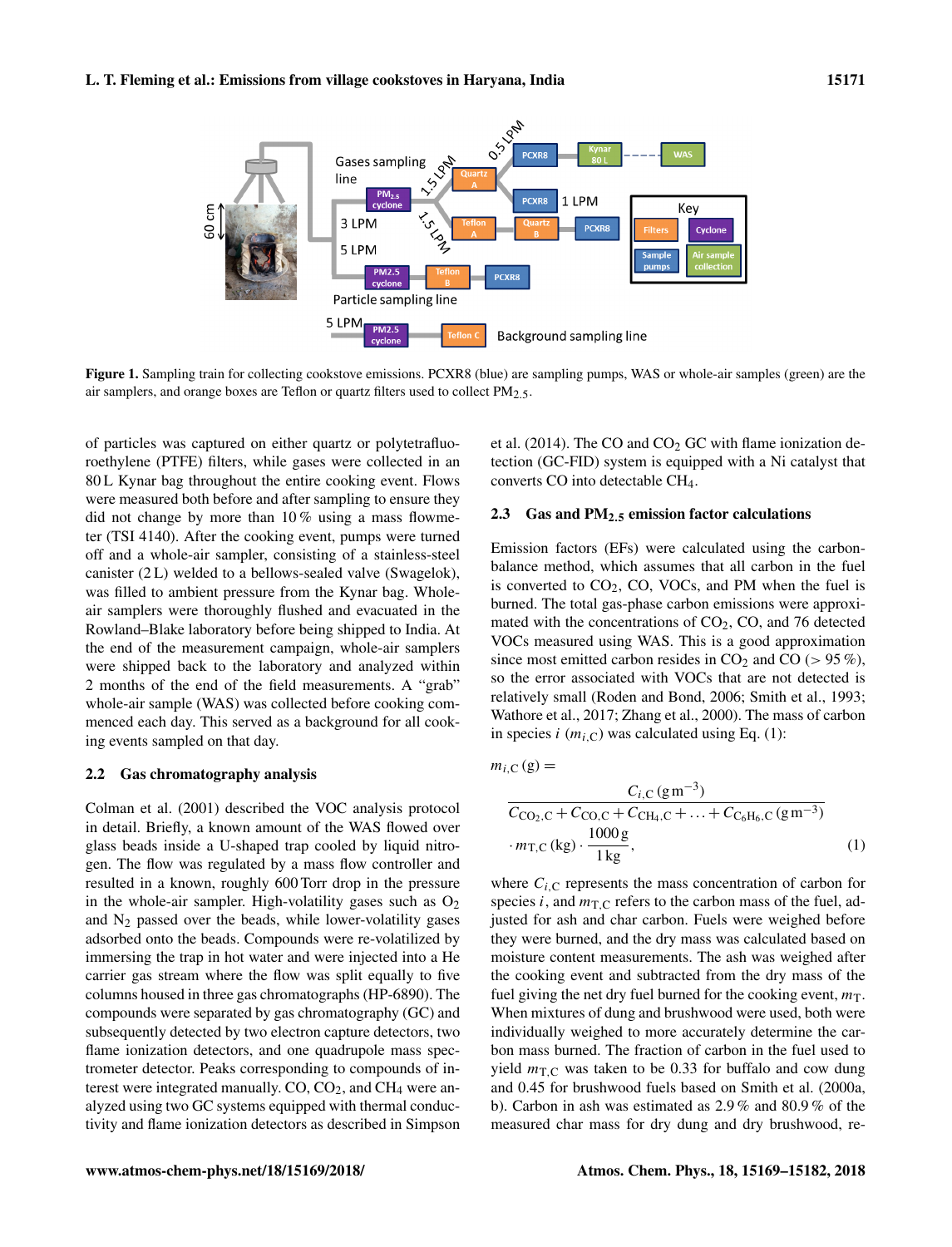spectively (Smith et al., 2000b). For each species with  $n_{c,i}$ carbon atoms in the formula and molecular weight  $(MW_i)$ , the emissions factor  $(EF_i)$  was calculated using Eq. (2).

$$
EF_{i}\left(\frac{g\,VOC_{i}}{kg\,fuel}\right) = \frac{m_{i,C}(g) \cdot \frac{MW_{i}(g\,mol^{-1})}{n_{c,i} \times 12.00\,(g\,mol^{-1})}}{m_{T}\,(kg)}\tag{2}
$$

In addition to the emission factor normalized by the total fuel mass, emission factors were normalized to the total carbon mass in the fuel, calculated via Eq. (3).

$$
EF_i\left(\frac{g\,VOC_i}{kg\,fuel\,C}\right) = EF_i\left(\frac{g\,VOC_i}{kg\,fuel}\right) \cdot \frac{m_{\rm T}\,(kg)}{m_{\rm T,C}\,(kg)}\tag{3}
$$

PM2.<sup>5</sup> mass was determined gravimetrically using Teflon filters (PTFE, SKC Inc., 47 mm) weighed on a Cahn-28 electrobalance with a repeatability of  $\pm 1.0 \,\mu$ g after equilibrating for a minimum of 24 h in a humidity- and temperaturecontrolled environment both before and after sample collection (average temperature:  $19.5 \pm 0.5$  °C; average relative humidity:  $49 \pm 5\%$ ). Another gravimetric filter was collected in the background during the cooking event and was equilibrated and weighed in the same way (Fig. 1, Teflon C). Five field blanks filters were prepared by opening filters and then immediately closing and sealing the filters the same way as all samples; these filters had negligible mass loading (average: 0.40 µg) relative to samples (average: 1.57 mg). The method detection limit was determined to be 9.3 µg from the standard deviation of the field blank filters multiplied by 3. The background filter mass (Fig. 1, Teflon C) was adjusted by matching the sampling volume to that of the sample gravimetric Teflon filter (Fig. 1, Teflon A). This assumes that the mass of PM<sub>2.5</sub> collected on the filter is directly proportional to the flow rate through the filter. The background mass was then subtracted from the sample mass to obtain the mass of PM  $(m<sub>PM</sub>)$  in Eq. (4) below.

$$
\frac{\text{EF}_{\text{PM}}}{\text{EF}_{\text{CO}}} = \frac{m_{\text{PM}} / V_{\text{air}}}{m_{\text{CO}} / V_{\text{air}}} \tag{4}
$$

## 2.4 Modified combustion efficiency (MCE)

Modified combustion efficiency is defined as follows:

$$
MCE = \frac{\Delta CO_2}{\Delta CO + \Delta CO_2},
$$
\n(5)

where  $\Delta CO$  and  $\Delta CO_2$  are background-subtracted mixing ratios of CO and CO<sub>2</sub> for the time-integrated (WAS). The total carbon mixing ratio is approximated by the sum of carbon monoxide and carbon dioxide in this definition.

# 2.5 SOA-forming potential

Relative SOA-forming potential from measured VOCs was estimated using secondary organic aerosol potential (SOAP) values from Derwent et al. (2010), who used a photochemical transport model to simulate the SOA mass increase from the instantaneous emission of a particular VOC in a single parcel of air traveling across Europe. The model was outfitted with the Master Chemical Mechanism (MCM v.3.1) and the UK National Atmospheric Emission Inventory. The model was initialized with 2 ppbv NO and 6 ppbv  $NO<sub>2</sub>$  (Derwent et al., 1998). SOA mass was estimated assuming equilibrium partitioning of oxidation products. Partitioning coefficients were calculated using absorptive partitioning theory of Pankow (1994). In the SOAP approach, all SOA mass increases from a particular VOC  $(i)$  are normalized to that of toluene as shown in Eq. (6).

$$
SOAP_i =
$$

increment in SOA mass concentration with species  $i$ increment in SOA mass concentration with toluene  $\times$  100 (6)

SOA-forming potential was calculated from the published SOAP values using Eq. (7).

$$
\text{SOA potential} = \sum_{i=0}^{n} \text{SOAP}_i \times \text{EF}_i \left( \frac{\text{g VOC}_i}{\text{kg fuel C}} \right) \tag{7}
$$

Table S1 in the Supplement lists the SOAP values used to calculate SOA-forming potential in this study. We emphasize that the SOA-forming potential presented here is a relative value and does not represent an absolute SOA yield.

#### 2.6 OH reactivity

Total OH reactivity normalized by the mixing ratio of CO was calculated using Eq. (8).

OH reactivity 
$$
\left(\frac{1}{\text{s} \text{ppbvCO}}\right) = \sum_{i=0}^{n} k_{\text{OH, }i} \left(\frac{\text{cm}^3}{\text{molec s}}\right)
$$
  
× ER<sub>i</sub>  $\left(\frac{\text{pptv VOC}_i}{\text{ppbv CO}}\right)$  × 2.46 × 10<sup>7</sup>  $\left(\frac{\text{molec}}{\text{cm}^3 \text{pptv}}\right)$  (8)

Second-order rate constants ( $k_{OH}$ ) at 25 °C were taken from the NIST chemical kinetics database (Manion et al., 2015). Table S1 reproduces the  $k_{OH}$  constants used in the study.  $ER_i$ is the emission ratio for compound  $i$  in pptv of VOC per ppbv of CO. The last term serves as a conversion factor from VOC mixing ratio to concentration at standard ambient temperature and pressure ( $25^{\circ}$ C, 1 atm). By using the emission ratio to CO, we can track OH reactivity from VOCs depending on the extent of dilution from the plume. From here forward, the OH reactivity (per second) reported is the average at the location of the sampling probes, or roughly 60 cm above the cookstove.

#### 2.7 Ozone-forming potential (OFP)

The ozone-forming potential was estimated from the incremental reactivity of VOCs tabulated in Carter (2010). Incremental reactivities were calculated by comparing ozone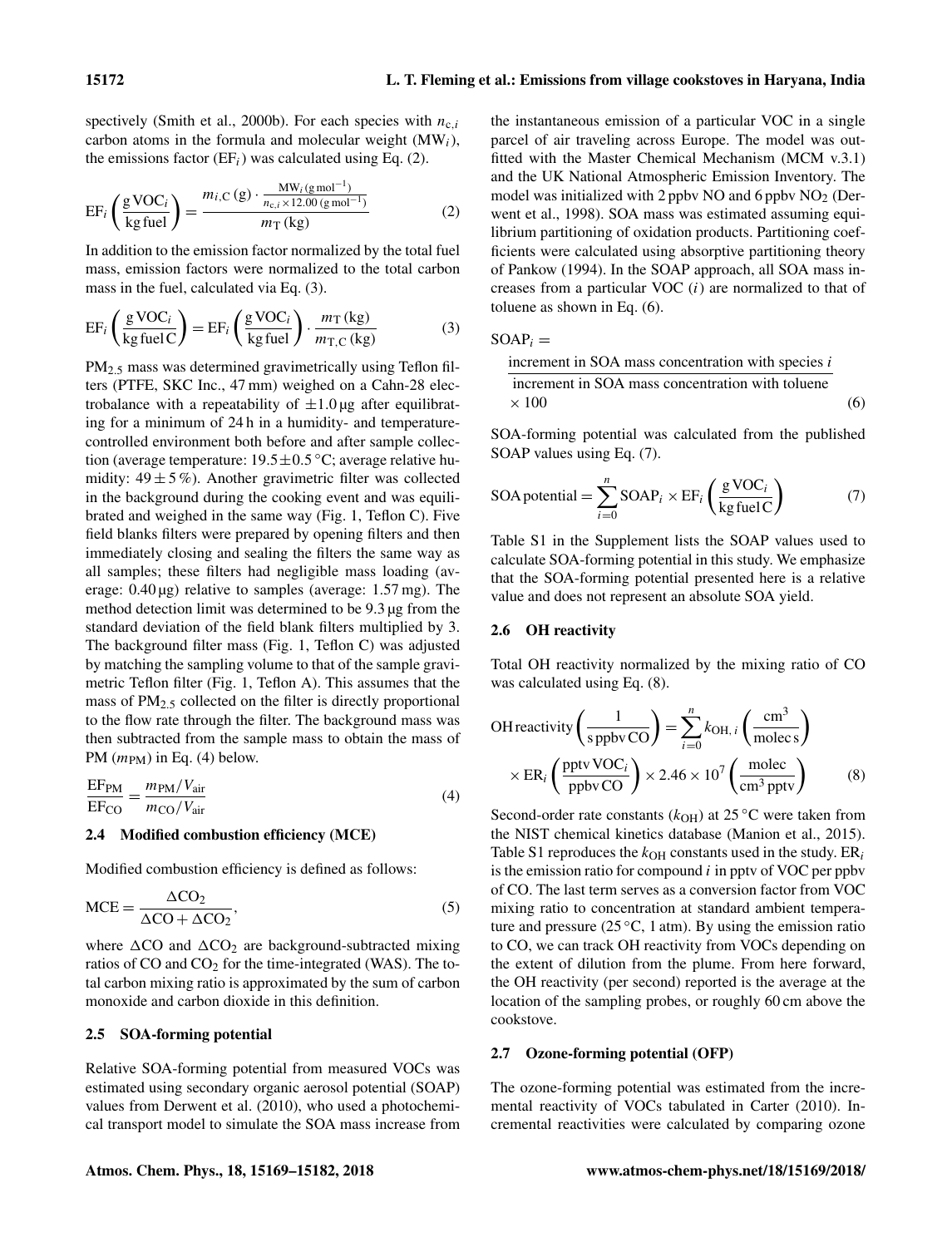#### L. T. Fleming et al.: Emissions from village cookstoves in Haryana, India 15173

formation before and after a VOC was introduced in a box model simulation. The maximum incremental reactivity (MIR) scenario sets high  $NO<sub>x</sub>$  concentrations, optimized to yield the largest incremental ozone production. In other words, ozone production was VOC limited. Because of this, the OFPs given here represent a scenario where VOC emissions from cooking have the largest impact on ozone production. This high- $NO<sub>x</sub>$  scenario was chosen for high sensitivity in ozone production from cooking emission VOCs. In addition, it is expected to be more realistic for a smoke plume in which  $NO<sub>x</sub>$  is co-emitted with VOCs. OFPs were calculated using Eq.  $(9)$ .

$$
OFP\left(\frac{gO_3}{kg\text{ fuel }C}\right) = \sum_{i=0}^{n} MIR\left(\frac{gO_3}{g\text{ VOC}_i}\right)
$$

$$
\times EF_i\left(\frac{g\text{ VOC}_i}{kg\text{ fuel }C}\right)
$$
(9)

OFPs used in this study are listed next to the corresponding compound in Table S1.

#### 2.8 Statistical analysis

One-way analysis of variance (ANOVA) with Tukey post hoc testing was utilized to determine if there were significant differences ( $p < 0.05$ ) in emissions of specific VOCs among categorical variables, i.e., stove and fuel types. All analyses were performed in R version 3.4.0 and RStudio version 1.0.143 (RStudio Team, 2016).

## 3 Results and discussion

## 3.1 Chemical composition

Average VOC and  $PM_{2.5}$  EFs (g kg<sup>-1</sup> dry fuel) as well as MCE are given in Table 1. The compounds are grouped by fuel–stove combination, with major species  $(CO<sub>2</sub>, CO,$  $CH<sub>4</sub>$ , and  $PM<sub>2.5</sub>$ ) listed first, followed by sulfur-containing compounds, halogen-containing compounds, organonitrates, alkanes, alkenes, alkynes, aromatics, terpenes, and oxygenated compounds. The sample size  $(n)$  used for calculating the average values and standard deviations was  $n = 18$ for dung–*chulha*,  $n = 14$  for brushwood–*chulha*,  $n = 13$  for mixed fuel–*chulha*, and  $n = 10$  for dung–*angithi*. For the majority of the compounds, the standard deviations are smaller than or comparable to the average values, indicating fair reproducibility. There are many factors that may lead to variability in biomass burning emissions, including pyrolysis temperature (Chen and Bond, 2010), fuel moisture content (Tihay-Felicelli et al., 2017), and the wind speed/direction (Surawski et al., 2015), among others. Relationships between emissions and fuel moisture content (Fig. S1) or meal cooked were not found to be significant for any compounds (all  $p < 0.05$ ). This paper therefore focuses on the relationships between emissions and fuel–stove combination.

Figure 2a visually shows the mass fraction attributed to each compound class for the measured gas-phase emissions. The total EFs given below the pie charts are normalized by fuel carbon in Fig. 2a in order to compare between cook fires generated with dung, wood, and wood–dung mixtures, which have different carbon contents. The total measured VOC emissions from dung–*angithi* were roughly twice those of dung–*chulha* in terms of gram per kilogram fuel carbon. Further, dung–*chulha* emitted more than twice the amount emitted by brushwood–*chulha*. The most prominent difference is non-furan oxygenates, making up almost half of all brushwood–*chulha* emissions and a smaller fraction for other fuel–stove combinations. While oxygenates make up a higher fraction of brushwood–*chulha* emissions, the absolute EFs for oxygenates from dung-burning and *angithi* cook fires are higher as discussed later in more detail.

Table 2 shows  $EFs (g kg<sup>-1</sup> fuel C) for select VOCs. The$ differences in mean EFs for each fuel–stove combination are also included in Table 2. Mean differences in EFs reported for *chulha* and *angithi* stoves were calculated for cook fires utilizing only dung fuels. Likewise, mean EFs for wood and dung cook fires only represent cooking events using the *chulha*. This was done to isolate a single variable – either fuel or stove type. For all alkanes and most alkenes, we measured higher emissions for dung–*angithi* cook fires (Table 2). Also, from the mean differences in EFs, we found that stovespecific combustion conditions impact emissions more than the selection of fuel type. The difference is so dramatic for alkanes and most alkenes that the mean difference in EFs for cookstoves burning dung is always larger than the mean EF of that compound. For comparison, the mean difference in EFs for *chulha* cookstoves is always lower than the overall mean EF. Ethene was an exception; there was no relationship between ethene emissions and stove type. On the other hand, the mean EF of ethene by dung cook fires was very large compared to mean EFs from brushwood cook fires, with a mean difference in EFs of 4.05 g kg−<sup>1</sup> fuel C. Some alkenes with two double bonds were also exceptions. For 1,3-butadiene ( $p = 0.06$ ) and 1,2-butadiene ( $p = 0.089$ ), stove and EF may or may not have a significant relationship. 1,2-Propadiene emissions from *chulha* cookstoves are higher  $(p < 0.01)$ . All three compounds still show a significant relationship to fuel type, with EFs being higher for dung cook fires.

Similar to alkanes and alkenes, aromatics, oxygenates, and halogen- and sulfur-containing compounds all had higher emissions per kilogram of fuel carbon when dung fuels and *angithi* stoves were utilized compared to brushwood fuels and *chulha* stoves, respectively. We focus on the behavior of the most interesting groups of compounds in the discussion below.

The chlorine-containing organic compounds are generally not expected to come from cook fires in large quantities. However, we observed an interesting practice in which the cook often used plastic bags to start the fire, which could be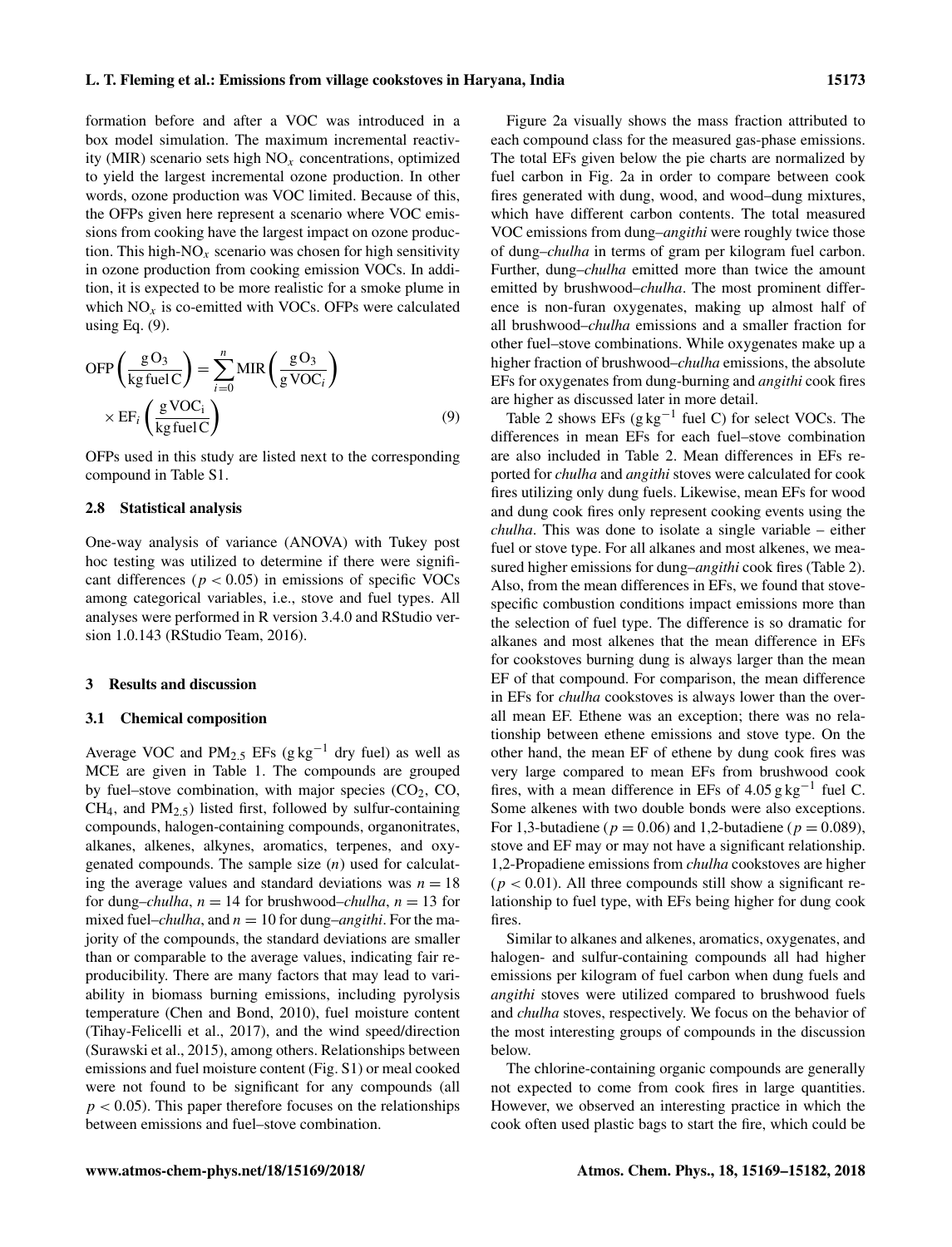Table 1. Averaged emission factors and standard deviation of PM<sub>2.5</sub> and gas-phase species (g kg<sup>-1</sup> dry fuel) for dung–*chulha*, brushwood– *chulha*, mixed fuel–*chulha*, and dung–*angithi* cook fires. Previously published emission factors (g kg−<sup>1</sup> dry fuel) from dung and hardwood cook fires are shown for comparison (Stockwell et al., 2016). Sample sizes for the current study (n) were  $n = 18$  for dung–*chulha*,  $n = 14$ for brushwood–*chulha*,  $n = 13$  for mixed-*chulha*, and  $n = 10$  for dung–*angithi*.

| Compound<br>(formula)                            | Dung-chulha<br>average (SD) | Brushwood-chulha<br>average (SD) | Mixed fuel-chulha<br>average (SD) | Dung-angithi<br>average (SD) | Stockwell et al. (2016)<br>dung<br>average (SD) | Stockwell et al. (2016)<br>hardwood<br>average $(SD)$ |
|--------------------------------------------------|-----------------------------|----------------------------------|-----------------------------------|------------------------------|-------------------------------------------------|-------------------------------------------------------|
| Modified combustion<br>Efficiency                | 0.865(0.014)                | 0.937(0.035)                     | 0.892(0.021)                      | 0.819(0.031)                 | 0.898                                           | 0.923                                                 |
| PM <sub>2.5</sub>                                | 19.2(7.1)                   | 7.42(5.67)                       | 11.0(2.0)                         | 33.2 (7.6)                   | $14.73(0.33)^{a}$                               | $7.97(3.80)^{a}$                                      |
| Carbon dioxide $(CO2)$                           | 984 (23)                    | 1242(61)                         | 969 (31)                          | 888 (48)                     | 1129 (80)                                       | 1462(16)                                              |
| Carbon monoxide (CO)                             | 97.7(9.5)                   | 53.0(30.1)                       | 74.8 (16.0)                       | 125(20)                      | 80.9 (13.8)                                     | 77.2(13.5)                                            |
| Methane $(CH_4)$                                 | 6.92(1.23)                  | 4.80(2.09)                       | 4.84(0.89)                        | 15.1(2.6)                    | 6.65(0.46)                                      | 5.16(1.39)                                            |
| Sulfur-containing                                |                             |                                  |                                   |                              |                                                 |                                                       |
| Carbonyl sulfide (OCS)                           | 0.124(0.040)                | $1.44(0.54) \times 10^{-2}$      | $8.50(2.42) \times 10^{-2}$       | 0.352(0.217)                 | 0.148(0.123)                                    | $1.87(1.15) \times 10^{-2}$                           |
| DMS $(C_2H_6S)$                                  | $9.69(4.54) \times 10^{-3}$ | $1.39(1.34) \times 10^{-3}$      | $4.81(2.26) \times 10^{-3}$       | $4.34(3.11) \times 10^{-2}$  | $2.37(0.08) \times 10^{-2}$                     | 0.255(0.359)                                          |
| Halogen-containing                               |                             |                                  |                                   |                              |                                                 |                                                       |
| Dichloromethane<br>$(CH_2Cl_2)$                  | $4.46(3.94) \times 10^{-4}$ | $2.18(3.13) \times 10^{-4}$      | $4.04(6.44) \times 10^{-4}$       | $4.56(2.73) \times 10^{-4}$  | nm <sup>b</sup>                                 | nm                                                    |
| Chloromethane $(CH3Cl)$                          | 1.78(0.70)                  | 0.280(0.157)                     | 1.02(0.42)                        | 4.58(1.89)                   | 1.60(1.53)                                      | $2.36(1.62) \times 10^{-2}$                           |
| Bromomethane $(CH_3Br)$                          | $6.57(2.78) \times 10^{-3}$ | $7.92(2.13) \times 10^{-4}$      | $4.35(1.81) \times 10^{-3}$       | $1.43(0.57) \times 10^{-2}$  | $5.34(3.02) \times 10^{-3}$                     | $5.61(3.01) \times 10^{-4}$                           |
| Iodomethane $(CH_3I)$                            | $6.10(4.78) \times 10^{-4}$ | $9.62(2.31) \times 10^{-5}$      | $2.41(0.66) \times 10^{-4}$       | $8.83(1.62) \times 10^{-4}$  | $4.39(1.78) \times 10^{-4}$                     | $1.23(1.11)\times 10^{-4}$                            |
| Ethyl chloride $(C2H5Cl)$                        | $2.54(1.17) \times 10^{-3}$ | $4.22(3.72) \times 10^{-4}$      | $1.59(0.67) \times 10^{-3}$       | $9.11(3.50) \times 10^{-3}$  | nm                                              | nm                                                    |
| Dichloroethane                                   | $8.80(2.98) \times 10^{-4}$ | $2.55(2.17) \times 10^{-4}$      | $1.21(2.32) \times 10^{-3}$       | $1.47(0.91) \times 10^{-3}$  | $4.97 \times 10^{-3}$ c                         | $1.24(0.30) \times 10^{-4}$                           |
| $(C_2H_4Cl_2)$                                   |                             |                                  |                                   |                              |                                                 |                                                       |
| Nitrates                                         |                             |                                  |                                   |                              |                                                 |                                                       |
| Methyl nitrate<br>$(CH_3ONO_2)$                  | $1.83(5.18) \times 10^{-3}$ | $5.34(14.4) \times 10^{-3}$      | $6.60(11.7) \times 10^{-3}$       | 0.170(0.339)                 | $1.46(1.94) \times 10^{-2}$                     | $6.96(5.73) \times 10^{-3}$                           |
| Ethyl nitrate $(CH_3ONO_2)$                      | $2.37(3.86) \times 10^{-4}$ | $5.54(10.2) \times 10^{-4}$      | $2.27(6.40) \times 10^{-3}$       | $4.53(11.6) \times 10^{-2}$  | nm                                              | nm                                                    |
| $i$ -Propyl<br>nitrate                           | $1.90(1.61) \times 10^{-4}$ | $2.40(4.92) \times 10^{-4}$      | $4.10(8.38) \times 10^{-4}$       | $5.90(12.1) \times 10^{-3}$  | nm                                              | nm                                                    |
| $(C_3H_7ONO_2)$<br>$n$ -Propyl<br>nitrate        | $6.32(5.23) \times 10^{-5}$ | $9.01(14.1) \times 10^{-5}$      | $1.44(3.25) \times 10^{-4}$       | $1.82(4.35) \times 10^{-3}$  | nm                                              | nm                                                    |
| $(C_3H_7ONO_2)$                                  |                             |                                  |                                   | $2.45(4.09) \times 10^{-3}$  |                                                 |                                                       |
| 2-Butyl<br>nitrate<br>$(C_4H_9ONO_2)$            | $2.69(2.14) \times 10^{-4}$ | $1.05(1.13) \times 10^{-4}$      | $7.10(20.3) \times 10^{-4}$       |                              | nm                                              | nm                                                    |
| 3-Pentyl<br>nitrate<br>$(C_5H_{11}ONO_2)$        | $4.75(1.61) \times 10^{-5}$ | $2.29(2.08) \times 10^{-5}$      | $3.13(1.97) \times 10^{-5}$       | $1.94(4.06) \times 10^{-4}$  | nm                                              | nm                                                    |
| 2-Pentyl<br>nitrate<br>$(C_5H_{11}ONO_2)$        | $2.37(2.10) \times 10^{-5}$ | $1.63(2.46) \times 10^{-5}$      | $1.25(1.26) \times 10^{-5}$       | $1.82(4.54) \times 10^{-4}$  | nm                                              | nm                                                    |
| Alkanes                                          |                             |                                  |                                   |                              |                                                 |                                                       |
| Ethane $(C_2H_6)$                                | 0.717(0.193)                | 0.380(0.247)                     | 0.422(0.096)                      | 2.06(0.69)                   | 1.08(0.30)                                      | 0.160(0.122)                                          |
| Propane $(C_3H_8)$                               | 0.211(0.073)                | $9.48(8.41) \times 10^{-2}$      | 0.116(0.032)                      | 0.819(0.157)                 | 0.457(0.137)                                    | 0.202(0.140)                                          |
| <i>i</i> -Butane $(C_4H_{10})$                   | $1.73(0.71) \times 10^{-2}$ | $4.60(4.86) \times 10^{-3}$      | $9.51(2.75) \times 10^{-3}$       | $7.27(1.54) \times 10^{-2}$  | 0.215(0.126)                                    | 0.406(0.478)                                          |
| $n$ -Butane (C <sub>4</sub> H <sub>10</sub> )    | $4.71(1.88) \times 10^{-2}$ | $1.57(1.67) \times 10^{-2}$      | $2.68(0.88) \times 10^{-2}$       | 0.215(0.047)                 | 0.29(0.09)                                      | 1.11(1.48)                                            |
| <i>n</i> -Pentane $(C_5H_{12})$                  | $2.01(0.98) \times 10^{-2}$ | $4.44(4.08) \times 10^{-3}$      | $9.12(3.71) \times 10^{-3}$       | $6.80(2.95) \times 10^{-2}$  | 0.190(0.254)                                    | $2.18(1.73) \times 10^{-2}$                           |
| <i>n</i> -Hexane $(C_6H_{14})$                   | $1.03(0.47) \times 10^{-2}$ | $1.96(1.58) \times 10^{-3}$      | $5.31(1.87) \times 10^{-3}$       | $4.93(1.10) \times 10^{-2}$  | 0.291(0.248)                                    | $1.85 \times 10^{-2}$ c                               |
| <i>n</i> -Heptane $(C_7H_{16})$                  | $7.21(3.43) \times 10^{-3}$ | $9.23(6.94) \times 10^{-4}$      | $3.92(1.23) \times 10^{-3}$       | $3.17(0.85) \times 10^{-2}$  | 0.114(0.069)                                    | $1.01(1.35) \times 10^{-2}$                           |
| 2-Methylpentane                                  | $6.21(2.81) \times 10^{-3}$ | $1.23(0.99) \times 10^{-3}$      | $2.57(1.61) \times 10^{-3}$       | $2.29(1.67) \times 10^{-2}$  | 0.231(0.192)                                    | $9.93(12.9) \times 10^{-3}$                           |
| $(C_6H_{14})$                                    |                             |                                  |                                   |                              |                                                 |                                                       |
| 3-Methylpentane<br>$(C_6H_{14})$                 | $3.71(1.70) \times 10^{-3}$ | $1.21(1.01) \times 10^{-3}$      | $1.57(0.76) \times 10^{-3}$       | $7.54(4.30) \times 10^{-3}$  | 0.155(0.137)                                    | $6.79(6.63) \times 10^{-3}$                           |
| Alkenes                                          |                             |                                  |                                   |                              |                                                 |                                                       |
| Ethene $(C_2H_4)$                                | 1.86(0.48)                  | 0.626(0.284)                     | 1.13(0.38)                        | 1.77(0.35)                   | 4.23 (1.39)                                     | 2.70(1.17)                                            |
| Propene $(C_3H_6)$                               | 0.807(0.235)                | 0.286(0.202)                     | 0.417(0.091)                      | 1.61(0.33)                   | 1.47(0.58)                                      | 0.576(0.195)                                          |
| 1-Butene $(C_4H_8)$                              | 0.158(0.047)                | $6.32(4.59) \times 10^{-2}$      | $8.38(1.83) \times 10^{-2}$       | 0.366(0.096)                 | 0.399(0.331)                                    | 0.726(0.904)                                          |
| <i>i</i> -Butene $(C_4H_8)$                      | 0.133(0.057)                | $3.46(2.50) \times 10^{-2}$      | $6.40(1.86) \times 10^{-2}$       | 0.353(0.158)                 | 0.281(0.091)                                    | 0.846(1.113)                                          |
| $trans-2-Butene (C4H8)$                          | $4.45(1.60) \times 10^{-2}$ | $2.00(1.27) \times 10^{-2}$      | $2.38(0.70) \times 10^{-2}$       | 0.151(0.055)                 | 0.151(0.010)                                    | $6.78(5.98) \times 10^{-2}$                           |
|                                                  | $3.38(1.19) \times 10^{-2}$ | $1.51(0.95) \times 10^{-2}$      | $1.80(0.52) \times 10^{-2}$       | 0.107(0.047)                 | 0.102(0.016)                                    | $5.51(4.76) \times 10^{-2}$                           |
| $cis$ -2-Butene (C <sub>4</sub> H <sub>8</sub> ) | $1.46(0.48) \times 10^{-2}$ | $5.74(4.49) \times 10^{-3}$      | $7.30(1.94) \times 10^{-3}$       | $3.82(0.88) \times 10^{-2}$  | $5.58(3.50) \times 10^{-2}$                     | $7.43(5.79) \times 10^{-3}$                           |
| 3-Methyl-1-butene<br>$(C_5H_{10})$               |                             |                                  |                                   |                              |                                                 |                                                       |
| 2-Methyl-1-butene                                | $2.71(1.28) \times 10^{-2}$ | $9.96(10.9) \times 10^{-3}$      | $1.19(0.42) \times 10^{-2}$       | $7.70(3.99) \times 10^{-2}$  | nm                                              | nm                                                    |
| $(C_5H_{10})$<br>2-Methyl-2-butene               | $2.51(1.26) \times 10^{-2}$ | $6.40(4.78) \times 10^{-3}$      |                                   | $9.17(4.70) \times 10^{-2}$  |                                                 |                                                       |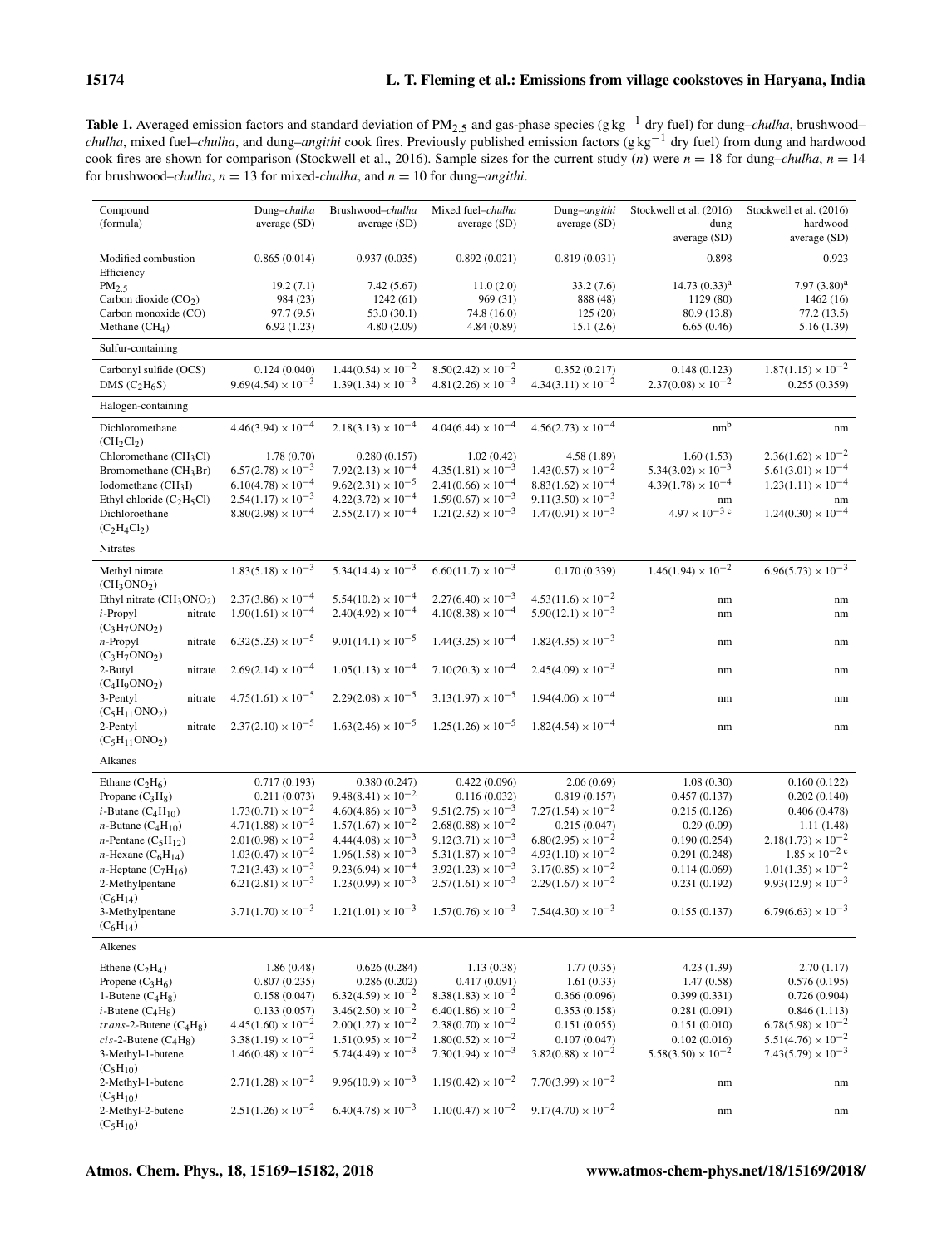### Table 1. Continued.

| Compound                                             | Dung-chulha                  | Brushwood-chulha            | Mixed fuel-chulha           | Dung-angithi                                | Stockwell et al. (2016)     | Stockwell et al. (2016)     |
|------------------------------------------------------|------------------------------|-----------------------------|-----------------------------|---------------------------------------------|-----------------------------|-----------------------------|
| (formula)                                            | average (SD)                 | average (SD)                | average(SD)                 | average (SD)                                | dung                        | hardwood                    |
|                                                      |                              |                             |                             |                                             | average (SD)                | average (SD)                |
|                                                      | $4.17(1.59) \times 10^{-2}$  | $9.65(6.55) \times 10^{-3}$ | $2.13(0.60) \times 10^{-2}$ |                                             |                             | $1.43(0.94) \times 10^{-2}$ |
| 1-Pentene $(C_5H_{10})$                              | $1.74(0.65) \times 10^{-2}$  | $8.89(5.77) \times 10^{-3}$ | $8.69(2.22) \times 10^{-3}$ | 0.122(0.033)<br>$5.14(2.70) \times 10^{-2}$ | 0.168(0.086)                | $1.05(0.83) \times 10^{-2}$ |
| <i>trans</i> -2-Pentene $(C_5H_{10})$                |                              |                             |                             |                                             | 0.115(0.035)                |                             |
| $cis$ -2-Pentene (C <sub>5</sub> H <sub>10</sub> )   | $1.00(0.36) \times 10^{-2}$  | $5.55(3.62) \times 10^{-3}$ | $4.98(1.26) \times 10^{-3}$ | $2.50(1.28) \times 10^{-2}$                 | $5.14(0.76) \times 10^{-2}$ | $8.69\times10^{-3}$ c       |
| 1-Hexene $(C_6H_{12})$                               | $6.10(2.46)\times10^{-2}$    | $1.26(0.73) \times 10^{-2}$ | $3.09(0.91) \times 10^{-2}$ | 0.167(0.050)                                | nm                          | nm                          |
| 1,2-Propadiene $(C_3H_4)$                            | $3.76(1.69) \times 10^{-2}$  | $1.31(0.62) \times 10^{-2}$ | $2.32(0.86) \times 10^{-2}$ | $1.80(0.923) \times 10^{-2}$                | $7.15(6.76) \times 10^{-2}$ | $2.33(1.07)\times10^{-2}$   |
| 1,2-Butadiene $(C_4H_6)$                             | $5.54(1.68) \times 10^{-3}$  | $2.82(1.81) \times 10^{-3}$ | $3.10(1.06) \times 10^{-3}$ | $4.33(1.59) \times 10^{-3}$                 | nm                          | $\rm{nm}$                   |
| 1,3-Butadiene $(C_4H_6)$                             | 0.203(0.071)                 | $7.44(3.99) \times 10^{-2}$ | 0.108(0.061)                | 0.263(0.082)                                | 0.409(0.306)                | 0.204(0.144)                |
| Isoprene $(C_5H_8)$                                  | $8.94(5.80) \times 10^{-2}$  | $1.98(1.48) \times 10^{-2}$ | $3.03(2.39) \times 10^{-2}$ | 0.188(0.143)                                | 0.325(0.443)                | $4.16(2.23) \times 10^{-2}$ |
| 1,3-Pentadiene $(C_5H_8)$                            | $1.96(1.05) \times 10^{-2}$  | $9.17(4.79) \times 10^{-3}$ | $9.39(6.43) \times 10^{-3}$ | $5.66(2.94) \times 10^{-2}$                 | nm                          | nm                          |
|                                                      |                              |                             |                             |                                             |                             |                             |
| Alkynes                                              |                              |                             |                             |                                             |                             |                             |
| Ethyne                                               | 1.13(0.42)                   | 0.467(0.160)                | 0.890(0.323)                | 0.325(0.238)                                | 0.593(0.443)                | 0.764(0.363)                |
| 1-Propyne                                            | $9.42(3.46) \times 10^{-2}$  | $3.82(1.76) \times 10^{-2}$ | $5.99(2.22) \times 10^{-2}$ | $5.20(2.83) \times 10^{-2}$                 | nm                          | nm                          |
| 1-Buten-3-yne $(C_4H_4)$                             | $5.04(1.72) \times 10^{-2}$  | $1.86(0.90) \times 10^{-2}$ | $3.46(1.53) \times 10^{-2}$ | $1.74(1.26) \times 10^{-2}$                 | nm                          | nm                          |
| 1-Butyne $(C_4H_6)$                                  | $7.72(2.29) \times 10^{-3}$  | $4.07(2.24) \times 10^{-3}$ | $4.48(1.41)\times 10^{-3}$  | $5.97(1.93) \times 10^{-3}$                 | $2.29(1.38) \times 10^{-2}$ | $1.28(0.47) \times 10^{-2}$ |
| 2-Butyne $(C_4H_6)$                                  | $4.31(1.15) \times 10^{-3}$  | $2.55(1.44) \times 10^{-3}$ | $2.47(0.70) \times 10^{-3}$ | $4.52(1.40) \times 10^{-3}$                 | $1.86(0.91) \times 10^{-2}$ | $1.02(0.66) \times 10^{-2}$ |
| 1,3-Butadyne $(C_4H_2)$                              | $6.07(2.66) \times 10^{-3}$  | $2.71(1.21) \times 10^{-3}$ | $5.43(2.01) \times 10^{-3}$ | $1.53(1.31) \times 10^{-3}$                 | nm                          | nm                          |
|                                                      |                              |                             |                             |                                             |                             |                             |
| Aromatics                                            |                              |                             |                             |                                             |                             |                             |
| Benzene $(C_6H_6)$                                   | 1.03(0.33)                   | 0.373(0.149)                | 0.723(0.218)                | 0.769(0.175)                                | 1.96(0.45)                  | 1.05(0.19)                  |
| Toluene $(C_7H_8)$                                   | 0.483(0.273)                 | 0.221(0.085)                | 0.297(0.077)                | 0.860(0.167)                                | 1.26(0.05)                  | 0.241(0.160)                |
| Ethylbenzene $(C_8H_{10})$                           | $3.41(0.791) \times 10^{-2}$ | $1.25(1.20) \times 10^{-2}$ | $1.97(0.40) \times 10^{-2}$ | $9.78(1.66) \times 10^{-2}$                 | 0.366(0.085)                | $4.19(4.25) \times 10^{-2}$ |
| $m/p$ -Xylene (C <sub>8</sub> H <sub>10</sub> )      | $6.36(1.26) \times 10^{-2}$  | $2.78(1.56) \times 10^{-2}$ | $4.03(0.98) \times 10^{-2}$ | 0.148(0.030)                                | 0.601(0.294)                | $9.57(7.99) \times 10^{-2}$ |
| $o$ -Xylene (C <sub>8</sub> H <sub>10</sub> )        | $2.38(0.76) \times 10^{-2}$  | $8.37(5.78) \times 10^{-3}$ | $1.44(0.41) \times 10^{-2}$ | $7.96(1.91) \times 10^{-2}$                 | 0.228(0.083)                | $3.93(4.31) \times 10^{-2}$ |
|                                                      | $5.88(1.58)\times10^{-2}$    | $2.28(1.50) \times 10^{-2}$ | $3.40(1.90) \times 10^{-2}$ | $8.63(5.96) \times 10^{-2}$                 |                             | $8.71(6.69) \times 10^{-2}$ |
| Styrene $(C_8H_8)$                                   |                              |                             |                             | $9.30(4.90) \times 10^{-3}$                 | 0.255(0.091)                |                             |
| $i$ -Propylbenzene (C <sub>9</sub> H <sub>12</sub> ) | $2.91(0.77) \times 10^{-3}$  | $1.20(1.11) \times 10^{-3}$ | $1.69(0.45) \times 10^{-3}$ |                                             | $1.87(1.40) \times 10^{-2}$ | $1.70(1.67) \times 10^{-2}$ |
| $n$ -Propylbenzene                                   | $6.48(2.59) \times 10^{-3}$  | $1.84(1.65) \times 10^{-3}$ | $4.02(1.59) \times 10^{-3}$ | $3.95(2.69) \times 10^{-2}$                 | $3.10(1.45) \times 10^{-2}$ | $1.78(1.58) \times 10^{-2}$ |
| $(C_9H_{12})$                                        |                              |                             |                             |                                             |                             |                             |
| 3-Ethyltoluene $(C_9H_{12})$                         | $1.44(0.48) \times 10^{-2}$  | $5.46(4.40) \times 10^{-3}$ | $8.59(3.26) \times 10^{-3}$ | $7.14(4.13) \times 10^{-2}$                 | $5.61(2.38) \times 10^{-2}$ | $2.62(0.54) \times 10^{-2}$ |
| 4-Ethyltoluene $(C_9H_{12})$                         | $6.35(2.36) \times 10^{-3}$  | $2.54(1.81) \times 10^{-3}$ | $4.18(1.96) \times 10^{-3}$ | $3.71(2.30) \times 10^{-2}$                 | $3.57(1.74) \times 10^{-2}$ | $2.07(1.19) \times 10^{-2}$ |
| 2-Ethyltoluene $(C_9H_{12})$                         | $6.89(2.50) \times 10^{-3}$  | $2.70(1.68) \times 10^{-3}$ | $4.63(2.07) \times 10^{-3}$ | $3.76(2.69) \times 10^{-2}$                 | $3.39(1.34) \times 10^{-2}$ | $2.10(1.16) \times 10^{-2}$ |
| 1,3,5-Trimethylbenzene                               | $3.87(1.71) \times 10^{-3}$  | $1.63(1.22) \times 10^{-3}$ | $2.65(1.43) \times 10^{-3}$ | $2.23(1.60) \times 10^{-2}$                 | $1.79(0.83) \times 10^{-2}$ | $2.14\times10^{-2}$ c       |
| $(C_9H_{12})$                                        |                              |                             |                             |                                             |                             |                             |
| 1,2,4-Trimethylbenzene                               | $1.04(0.46) \times 10^{-2}$  | $4.25(2.69) \times 10^{-3}$ | $7.52(4.28) \times 10^{-3}$ | $6.23(5.18) \times 10^{-2}$                 | $3.91(1.65) \times 10^{-2}$ | $1.74(2.35) \times 10^{-2}$ |
| $(C_9H_{12})$                                        |                              |                             |                             |                                             |                             |                             |
| 1,2,3-Trimethylbenzene                               | $4.76(2.59) \times 10^{-3}$  | $1.16(0.81) \times 10^{-3}$ | $3.84(2.69) \times 10^{-3}$ | $3.01(3.16) \times 10^{-2}$                 | $2.34(0.43) \times 10^{-2}$ | $2.16\times10^{-2}$ c       |
| $(C_9H_{12})$                                        |                              |                             |                             |                                             |                             |                             |
| Terpenes                                             |                              |                             |                             |                                             |                             |                             |
|                                                      |                              |                             |                             |                                             |                             |                             |
| $\alpha$ -Pinene (C <sub>10</sub> H <sub>16</sub> )  | $8.30(5.40) \times 10^{-4}$  | $5.38(6.94) \times 10^{-4}$ | $7.82(6.32) \times 10^{-4}$ | $2.26(2.53) \times 10^{-3}$                 | 0.35(0.49)                  | $2.02(2.33)\times10^{-2}$   |
| $\beta$ -Pinene (C <sub>10</sub> H <sub>16</sub> )   | $2.27(1.49) \times 10^{-3}$  | $1.37(0.91) \times 10^{-3}$ | $2.76(3.15) \times 10^{-3}$ | $2.89(3.56) \times 10^{-3}$                 | $0.471$ <sup>c</sup>        | $4.67 \times 10^{-2}$ c     |
| Oxygenates                                           |                              |                             |                             |                                             |                             |                             |
| Acetaldehyde $(C_2H_4O)$                             | 0.805(0.279)                 | 0.334(0.199)                | 0.447(0.119)                | 1.70(0.75)                                  | 1.88(1.63)                  | 0.541(0.362)                |
| Butanal $(C_4H_8O)$                                  | $4.28(1.50) \times 10^{-2}$  | $1.90(1.29) \times 10^{-2}$ | $2.68(1.05) \times 10^{-2}$ | 0.108(0.047)                                | $5.40(2.19) \times 10^{-2}$ | $8.28(6.27)\times 10^{-3}$  |
|                                                      | 0.705(0.219)                 | 0.365(0.226)                | 0.416(0.108)                | 2.05(0.52)                                  | 1.63(0.38)                  |                             |
| Acetone $(C_3H_6O)$                                  |                              | $8.00(6.18) \times 10^{-2}$ |                             |                                             |                             | 0.524(0.256)                |
| 2-Butanone $(C_4H_8O)$                               | 0.172(0.057)                 |                             | 0.103(0.038)                | 0.498(0.151)                                | 0.262(0.109)                | 0.232(0.286)                |
| 2-Propenal $(C_3H_4O)$                               | 0.186(0.060)                 | 0.127(0.069)                | 0.127(0.059)                | 0.295(0.245)                                | nm                          | nm                          |
| MVK (C <sub>4</sub> H <sub>6</sub> O)                | 0.129(0.040)                 | $6.59(4.56) \times 10^{-2}$ | $6.31(2.76) \times 10^{-2}$ | 0.280(0.147)                                | nm                          | nm                          |
| Furan $(C_4H_4O)$                                    | 0.109(0.041)                 | $5.98(3.37) \times 10^{-2}$ | $6.81(2.19) \times 10^{-2}$ | 0.379(0.093)                                | 0.534(0.209)                | 0.241(0.024)                |
| 2-Methylfuran $(C_5H_6O)$                            | 0.117(0.051)                 | $5.92(4.77) \times 10^{-2}$ | $6.92(2.83) \times 10^{-2}$ | 0.488(0.227)                                | nm                          | nm                          |
| Furfural $(C_5H_4O_2)$                               | $8.55(6.05) \times 10^{-2}$  | $4.28(5.51) \times 10^{-2}$ | $8.22(5.09) \times 10^{-2}$ | 0.316(0.133)                                | nm                          | nm                          |
| Methanol (CH <sub>3</sub> OH)                        | 2.09(1.14)                   | 2.03(2.01)                  | 1.18(0.40)                  | 4.23(3.40)                                  | 2.38(0.90)                  | 1.92(0.61)                  |
| Ethanol $(CH_5OH)$                                   | $4.08(5.93) \times 10^{-2}$  | $2.18(2.00) \times 10^{-2}$ | $5.63(6.69) \times 10^{-2}$ | $7.62(9.08) \times 10^{-2}$                 | 0.563(0.589)                | 0.128(0.017)                |

<sup>a</sup> From Jayarathne et al. (2018) but part of same NAMaSTE study. <sup>b</sup> nm indicates the species was not measured. <sup>c</sup> From Stockwell et al. (2016) indicates that the measurement was not above background.

a source of chlorine-containing compounds if composed of polyvinyl chloride. Carbonyl sulfide (OCS) is largely responsible for the yellow sulfur-containing fraction in Fig. 2a, and biomass burning is a well-known source of OCS in the atmosphere (Crutzen et al., 1979). Similar to other VOCs, OCS

was significantly emitted in higher quantities when *angithi* stoves and dung fuels were utilized.

Benzene had higher emissions from *chulha* stoves, which had higher MCEs when cooking with dung fuels compared to *angithi* stoves (dung–*chulha*: 3.18 g kg−<sup>1</sup> fuel C; dung–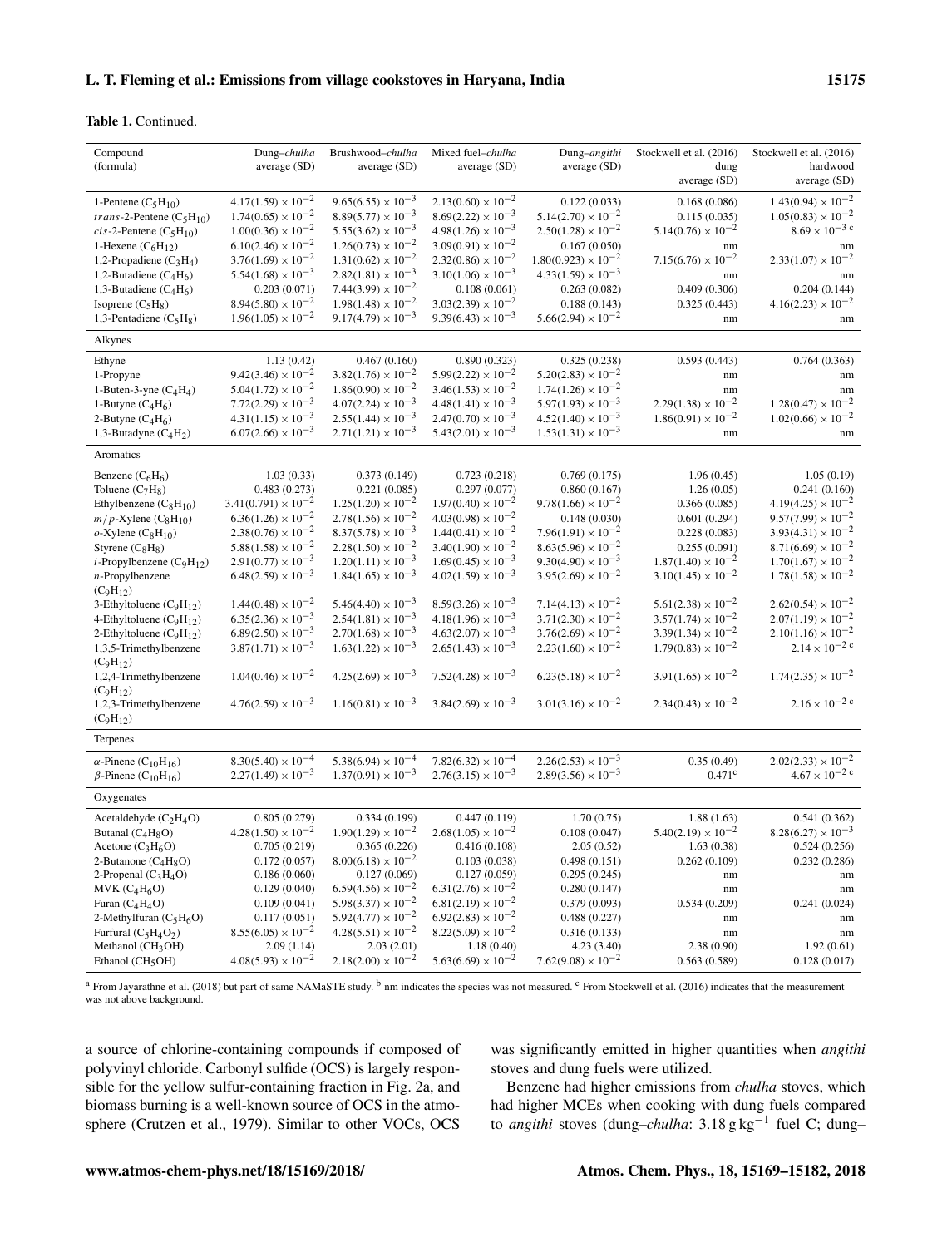

Figure 2. Pie charts showing the contribution of each species class to gas-phase composition (a), OH reactivity (b), SOAP-weighted emissions (c), and ozone-forming potential (d). For panels (b) and (d), total aromatics are shown rather than the breakdown of aromatics shown in (a) and (c). Sums of all components are shown below the pie chart. 1-Buten-3-yne is grouped in with alkynes.

*angithi*:  $2.38 \text{ g kg}^{-1}$  fuel C). As the simplest aromatic compound, benzene also had the largest average difference in fuel type EFs compared to other aromatics  $(2.18 \text{ g kg}^{-1}$  fuel C, dung–wood). This information is relevant for exposure assessment, as benzene is a known human carcinogen. Higher benzene emissions from *chulha* cook fires could lead to higher benzene exposures, which is a potential public health concern. However, it should be noted that the cook usually cannot control the stove used, as the *angithi* and *chulha* are used to prepare different types of meals, and exposure to benzene is not straightforward from its emission factors.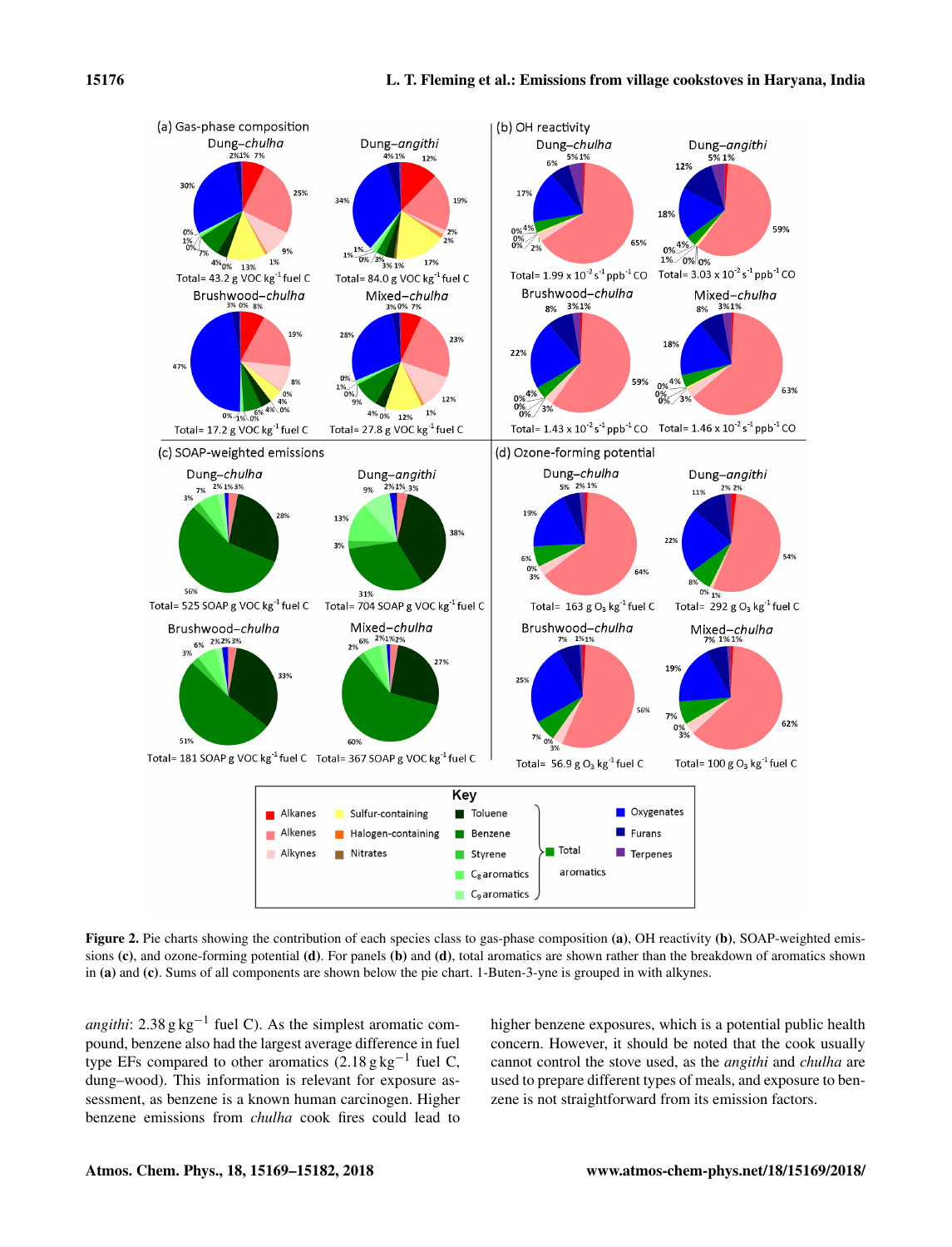Table 2. Emission factors (g VOC kg−<sup>1</sup> fuel C) for select compounds. The mean differences between dung–*angithi* and dung–*chulha* are shown and similarly for dung–*chulha* and brushwood–*chulha*. The significance between fuel or stove and EF is indicated with asterisks. Accompanying the mean differences is the average emission factor (g VOC kg−<sup>1</sup> fuel C) for dung cook fires and *chulha* cook fires, as well as the overall average for all performed cook fires.

| Compound                        | Average EF for                                                                 | Angithi-chulha                          | Average EF for                             | Dung-brushwood                        | Average EF for                             |
|---------------------------------|--------------------------------------------------------------------------------|-----------------------------------------|--------------------------------------------|---------------------------------------|--------------------------------------------|
|                                 | all cook fires                                                                 | average EF difference                   | dung fires                                 | average EF difference                 | <i>chulha</i> cook fires                   |
|                                 | $(g \, kg^{-1} \text{ fuel C})$                                                | $(g \text{ kg}^{-1} \text{ fuel C})$    | $(g \text{ kg}^{-1} \text{ fuel C})$       | $(g \text{ kg}^{-1} \text{ fuel C})$  | $(g \, kg^{-1} \text{ fuel C})$            |
| Ethane                          | 2.47(2.16)                                                                     | $4.18***$                               | 3.70(2.43)                                 | $1.19***$                             | 1.60(0.744)                                |
| Propane                         | 0.827(0.866)                                                                   | $1.88***$                               | 1.32(0.976)                                | $0.397***$                            | 0.448(0.256)                               |
| $n$ -Butane                     | 0.200(0.236)                                                                   | $0.52***$                               | 0.331(0.271)                               | $0.0568***$                           | 0.097(0.063)                               |
| Ethene                          | 4.17(2.02)                                                                     | N/A                                     | 5.64(1.32)                                 | $4.05***$                             | 3.88(2.07)                                 |
| Propene                         | 2.24(1.61)                                                                     | $2.50***$                               | 3.38(1.48)                                 | $1.72***$                             | 1.63(0.93)                                 |
| 1-Butene                        | 0.473(0.373)                                                                   | $0.644***$                              | 0.718(0.377)                               | $0.213***$                            | 0.327(0.180)                               |
| Ethyne<br>1-Propyne<br>1-Butyne | 2.32(1.41)<br>0.196(0.108)<br>$1.74 \times 10^{-2}$<br>$(7.74 \times 10^{-3})$ | $-2.46***$<br>$-0.129**$<br>$-0.101***$ | 2.58(1.63)<br>0.244(0.116)<br>0.219(0.007) | $2.21***$<br>$0.187***$<br>$0.105***$ | 2.61(1.37)<br>0.204(0.112)<br>0.017(0.008) |

\* denotes  $p < 0.05$ . \*\* denotes  $p < 0.01$ . \*\*\* denotes  $p < 0.001$ . "N/A" indicates that a significant difference was not found.

Higher emissions of alkynes were observed from dung fuels and *chulha* cookstoves. The latter observation is consistent with the literature showing flaming combustion generates more alkynes (Barrefors and Petersson, 1995; Lee et al., 2005). *Chulha* cook fires always had higher MCE than *angithi* cook fires (Table 1), which rely on smoldering combustion. Approximately the same difference in alkyne emissions results from comparing the *chulha* to the *angithi* using dung, in relation to using wood versus dung in combination with the *chulha*. There were two exceptions in stove type for 1-butane ( $p = 0.055$ ) and 2-butane ( $p \gg 0.05$ ). The former may or may not have a relationship with stove type, while the latter does not. Emissions of some compounds did not show a relationship with either fuel or stove type; they are listed in Table S2.

VOC emissions from Stockwell et al. (2016) are also provided in Table 1 for comparison of VOC EFs. Samples in Stockwell et al. (2016) were collected in April 2015 in and around Kathmandu and the Tarai plains, which border India. While both are EFs from cookstoves using similar fuels, there are differences in the studies that should be noted. Stockwell et al. (2016) collected measurements of simulated cooking in a laboratory and from cooking fires in households; it was not noted in the latter case what meals were cooked. EFs were calculated from similar WAS measurements, but as grab samples in an area of the kitchen away from the fire (as opposed to the time-integrated approach used here). Emissions were assumed to be well mixed in the kitchen prior to sampling. Stockwell et al. (2016) also used a range of stoves, including the traditional single-pot mud stove; open threestone fire; *bhuse chulo*; and rocket, chimney, and forced draft stoves. "Dung" cook fires sometimes used a combination

of fuels, such as wood. Finally, our study also has a larger sample size than Stockwell et al. (2016), with  $n = 49$  versus  $n \approx 10$ .

The emission factors for most compounds determined in this study were lower compared to those reported in Table 4 of the Stockwell et al. (2016) paper. Figure S2.1 visually shows that the EFs were generally lower in the present study. In some cases, EFs in this study were an order of magnitude lower, most notably  $n$ -pentane and  $n$ -hexane. We also found that our EFs were always higher for dung–*chulha* compared to brushwood–*chulha,* which was not always the case in Stockwell et al. (2016). The EFs in Stockwell et al. (2016) could be biased high due to calculations rather than real differences in emissions. For example, ignoring ash and char carbon and using the same carbon content inflates the EFs reported in our paper by 7 % for dung and 24 % for brushwood emissions. However, this is a small percentage compared to the observed differences between EFs between the two measurements. By examining the EFs reported in the supporting information section of Stockwell et al. (2016), we found that the disagreement resulted from the way the final recommended EFs were obtained from the measurements. Because Stockwell et al. (2016) measured both laboratory and field cook fires, they elected to adjust the laboratory EFs to account for the lower MCEs observed in the field. It has been shown by Roden et al. (2009) and Johnson et al. (2008) that cooking activities can strongly influence emissions, for example due to the cook tending to the cook fire differently and thus affecting combustion conditions. However, such adjustments should be done with caution because EF and MCE do not always follow a linear trend, as explained in the next section. Figure S2.2 plots the unadjusted laboratory and field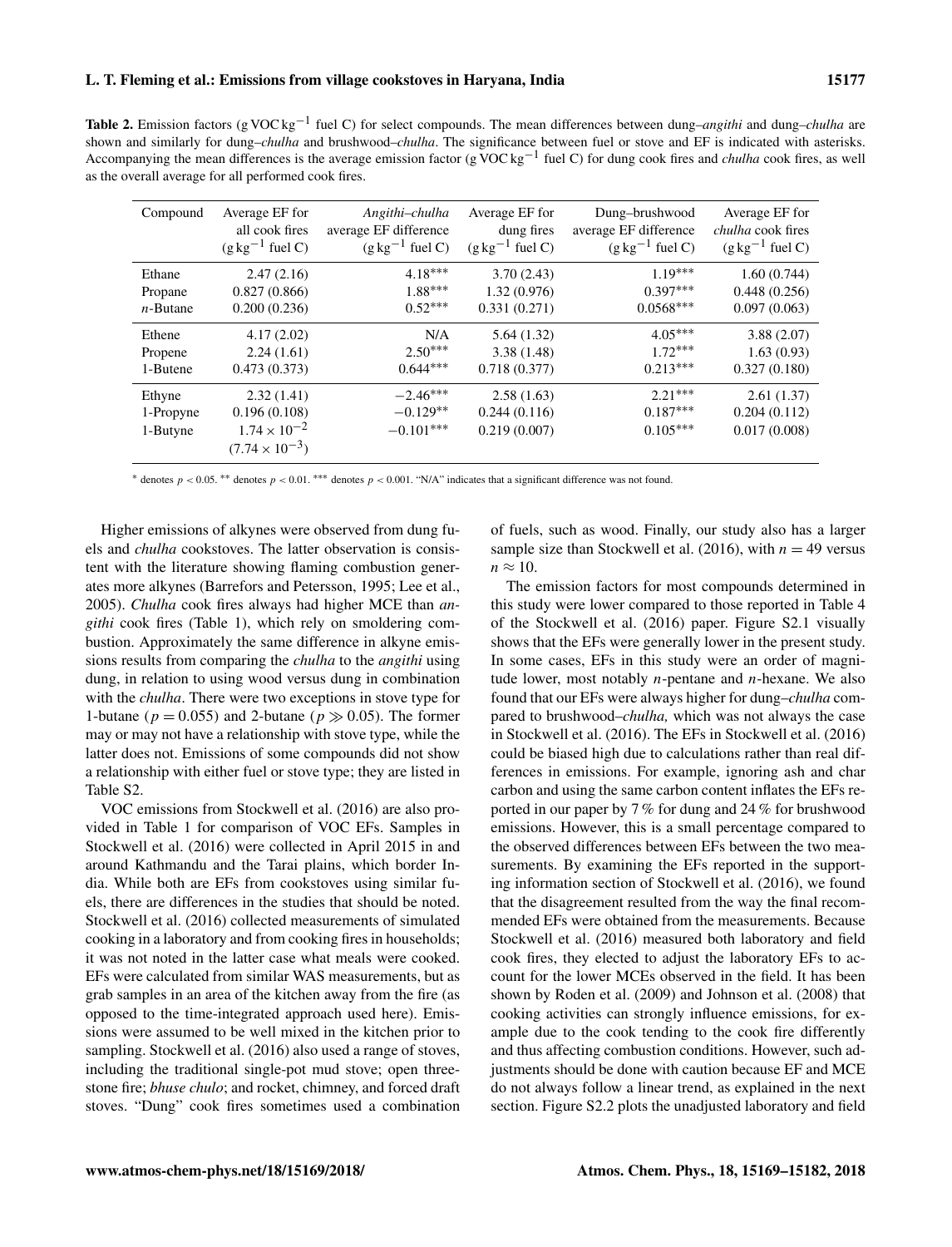

Figure 3. Emission factors as a function of modified combustion efficiency (MCE) for select species. Open circles indicate cooking events conducted with *angithi* stoves, whereas filled squares indicate *chulha* stoves. Color indicates fuel: brushwood (blue), dung (red), or mixed (purple). 1-Buten-3-yne is grouped in with alkynes.

emission factors as a function of MCE for all the measurements in Stockwell et al. (2016), as well as this study. Plotting the unadjusted EFs resolves most of the differences in observed EFs between the two studies. The data show an encouraging level agreement despite the differences in the experimental design between the two studies.

#### 3.2 Modified combustion efficiency

The use of dung and *angithi*, rather than brushwood and *chulha*, respectively, results in lower modified combustion efficiencies as shown in Fig. 3. In general, at lower MCEs we measured higher emissions of gas-phase compounds as discussed in Sect. 3.1. For example, emissions of ethane (Fig. 3a) and other alkanes increase with decreasing MCE. However the dependence of ethane EF on MCE is not linear as observed in previous studies (Liu et al., 2017; Selimovic et al., 2018). For other VOCs, the dependence of the EF on MCE deviates from the linear trend even more, with the maximum EF observed at intermediate MCE values. For example, the ethene EF (Fig. 3b) increases with decreasing MCE at MCEs  $> 0.85$ , but it has the opposite trend at MCEs  $< 0.85$ . Previously, we discussed that there is no relationship between ethene EF and stove type, and we see this more clearly in Fig. 3b. Alkynes have the same relationship to MCE as ethene, but it is even more pronounced (Fig. 3c). Benzene (Fig. 3e) stands apart from other aromatics with a relationship with MCE similar to ethene, while other aromatics have an EF-versus-MCE curve similar to alkanes and most other VOCs. In Fig. 3e, we see again that emissions from brushwood–*chulha* and dung–*angithi* cook fires result in lower emissions of benzene compared to dung– *chulha*. Alkenes with two double bonds generally have a negative correlation between emissions and MCE, such as 1,3 butadiene in Fig. 3f. The 1,3-butadiene EF-versus-MCE plot is not necessarily representative of all analogous plots for alkenes with two double bonds, as they have different shapes. 1,3-Butadiene was chosen as its emission is high compared to other compounds in its subcategory, and it also has health implications. It also happens to have a more linear relationship with MCE, albeit noisy.

It is of interest to compare EFs obtained from different fuel–stove combinations but with the same MCE. In the case of ethane, different cook fire types yield vastly different EFs at the same MCE. For example, at MCE  $\approx 0.87$ , mixed fuel– *chulha* has an EF of roughly 1.5 g kg−<sup>1</sup> fuel C, dung–*chulha* is 2.5 g kg<sup>-1</sup> fuel C, and dung–*angithi* is 5.5 g kg<sup>-1</sup> fuel C. Knowledge of the cook fire MCE alone is not sufficient to determine the EF of ethane. Combustion conditions specific to the fuel–stove combination are a significant factor in determining cook fire emissions. A similar conclusion can be reached for most of the measured gases, including nonethene alkenes in Fig. 3d.

## 3.3 Secondary pollutant formation and reactivity

#### 3.3.1 OH reactivity and ozone-forming potential

The total OH reactivity based on the measured VOCs in Fig. 2b is given in units of  $s^{-1}$  ppbv<sup>-1</sup> CO. Predicted OH reactivities in the village due to a single cooking event are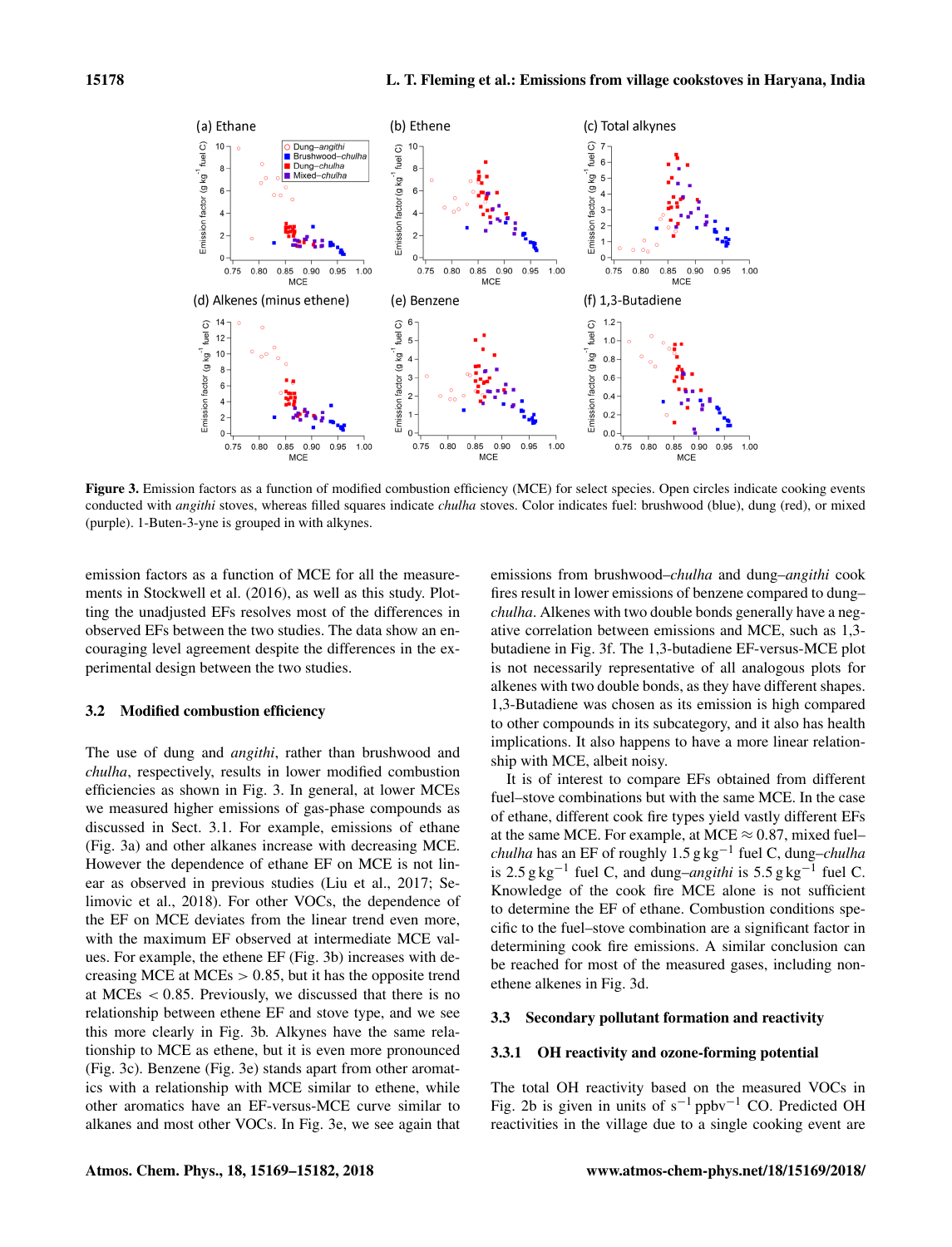10.2, 6.73, 4.93, and  $4.83 \text{ s}^{-1}$  for emissions from dung– *angithi*, dung–*chulha*, mixed fuel–*chulha*, and brushwood– *chulha* cook fires, respectively. This assumes a CO mixing ratio of 338 ppbv, which we measured as the average background mixing ratio over the whole campaign. The relative total OH reactivity is over twice as high for dung–*angithi* cook fires as it is for brushwood–*chulha* cook fires.

The classes of compounds that act as the most important OH radical sinks in descending order are alkenes, oxygenates, furans, terpenes, and aromatics. Alkenes make up more than 50 % of OH reactivity for all cook fire types. Ethene (by fuel type) and propene (by fuel and stove combination) are mostly responsible for the differences in fuel–stove combination results for alkenes. For oxygenates, methanol ( $p < 0.01$ ) and acrolein ( $p < 0.05$ ) have significantly higher OH reactivity with wood fuel, while acetaldehyde has significantly higher OH reactivity with the *angithi* stove ( $p < 0.001$ ). Differences in OH reactivity due to furans were observed for stove type but not fuel type. All three of the measured furans significantly contribute ( $p < 0.001$ ) to a 6 % increase in the fraction of OH reactivity due to furans for dung–*angithi* (12 %) as opposed to dung–*chulha* (6 %). The percentage of OH reactivity due to aromatics is constant at ∼ 4 % for the fuel–stove combinations. However, different aromatic compounds are responsible for this ∼ 4 % contribution depending on the cook fire type. Benzene dominates OH reactivity due to aromatics for *chulha* cook fires. For *angithi* cook fires aromatics other than benzene, in particular toluene, dictate the OH reactivity for aromatics. Isoprene is solely responsible for the differences in OH reactivity due to terpenes.

Figure 2d shows the total ozone-forming potential  $(gO_3 kg^{-1}$  fuel) in the MIR scenario, as well as contributions to OFP by compound class. A critical step in photochemical ozone production is VOC reacting with OH. Therefore, the ozone-forming potential contributions by compound class are similar to those for OH reactivity (Fig. 2c). Total OFP is nearly a factor of 3 higher for dung–*chulha* compared to brushwood–*chulha*, while it is twice as high for dung– *angithi* as compared to dung–*chulha*.

## 3.3.2 SOA formation potential

SOAP-weighted emissions relate SOA production from the different cook fire types in a qualitative manner. The contribution of each compound class to the total SOA formation potential is shown in Fig. 2c. We emphasize that the SOAPweighted emissions are reflective of only the measured VOCs, and there are likely semi-volatile and intermediatevolatility compounds that are not measured but also contribute to SOA formation. The sum of the contributions by each compound class, or the total SOA-forming potential, is also shown below the pie charts. Dung fuels and *angithi* stoves yield larger amounts of SOA. However, fuel type is more important than stove type in terms of SOA formation. SOAP-weighted emissions are a factor of 3 higher for dung–*chulha* compared to brushwood–*chulha*. We discussed previously that benzene emissions are significantly higher from *chulha* cook fires compared to *angithi* cook fires. These higher benzene emissions directly impact public health and also dictate SOA formation for *chulha* emissions. Benzene emissions are responsible for at least half of the SOA formation from the *chulha* cook fire VOCs we measured. Beyond benzene, aromatics make up on average roughly 95 % of SOA precursors measured in this study for all cook fires. While benzene is prominent for *chulha* cook fires,  $C_8 - C_9$ aromatics, toluene, and benzene contribute in approximately equal proportions to SOA formation in dung–*angithi* smoke plumes.

## 4 Atmospheric implications and conclusions

The extent of ozone formation hinges on the villages' overall  $NO<sub>x</sub>$  levels as well as VOC emissions. However, in a VOClimited regime, with each household in this village cooking three meals a day using the *chulha* and mixed fuels (brushwood + dung),  $3.3 \times 10^5$  g ozone per day is expected to be produced due solely to cookstove use. This was estimated based off the Census of India (2011) data for the village of Khatela and assuming the same fuel consumption as that used in this study. Over the lunch hour, when solar radiation is most intense, 30 ppbv of excess ozone is predicted. For this calculation we assumed a calm wind speed of  $0.5 \text{ m s}^{-1}$ and confined our analysis to the village of Khatela, with a boundary layer height of 1 km and village length of 1 km. In a similar way we calculated the amount of ozone that could be generated from cooking animal fodder. We assumed that every household prepares animal fodder every 3 days in addition to the assumptions already discussed, resulting in an additional  $7.9 \times 10^4$  g of O<sub>3</sub> produced per day from cooking. If we assume every household in the village prepares animal fodder in the same hour, excess ozone levels of 7 ppbv are predicted, using the same assumptions described earlier for the lunch hour. We should note that these estimations are approximate and a regional air quality model with detailed household level inputs should be used to more precisely predict the impact of cook fire emissions on ozone levels.

Using dung patties as opposed to brushwood has a large impact on local  $PM_{2.5}$  and ozone levels. Measured  $PM_{2.5}$ concentrations were more than a factor of 2 higher for dung– *chulha* compared to brushwood–*chulha* in grams emitted per kilogram of fuel carbon burned. In addition to this, the total SOA-forming potential is 3 times higher for dung– *chulha* than that of brushwood–*chulha*. We also estimated that dung–*chulha* cook fires produce roughly 3 times more ozone in the MIR regime than brushwood–*chulha* cook fires (163 g O<sub>3</sub> kg<sup>-1</sup> fuel C versus 56.9 g O<sub>3</sub> kg<sup>-1</sup> fuel C). However, compounds such as benzene are emitted in higher quantities from the *chulha* (1.03 g kg−<sup>1</sup> dry fuel) versus *angithi*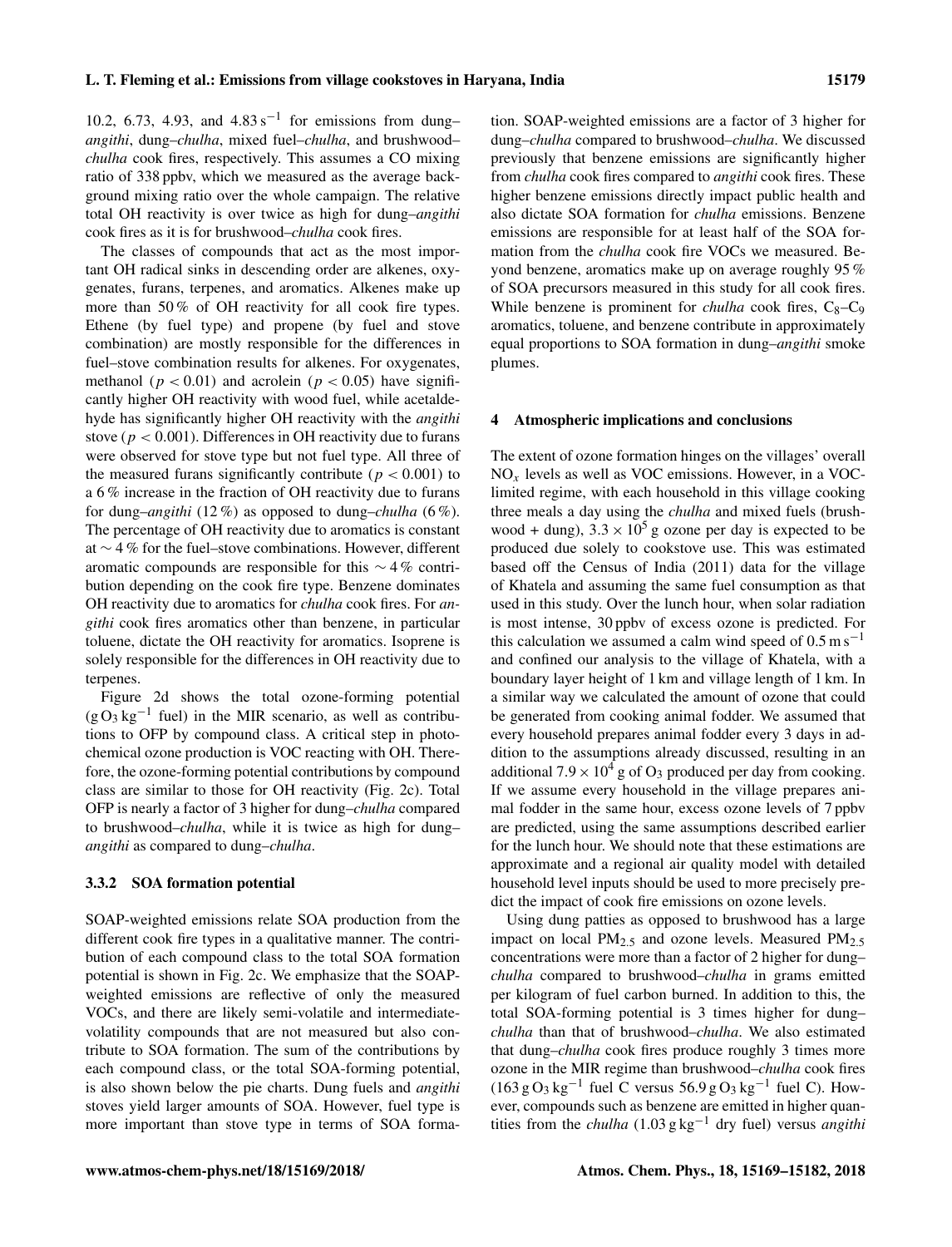$(0.373 \text{ g kg}^{-1} \text{ dry fuel})$ , and this public health concern should be investigated in more detail.

*Data availability.* All relevant data have been included in this publication in the form of tables. The raw data are available in the form of an Excel file in the Supplement.

*Supplement.* The supplement related to this article is available online at: [https://doi.org/10.5194/acp-18-15169-2018-supplement.](https://doi.org/10.5194/acp-18-15169-2018-supplement)

*Author contributions.* RDE, SAN, KRS, and DRB designed the experiments. AP and NKA facilitated the field measurements in India. LTF, RW, and AY collected the samples. LTF, RDE, RW, SM, and SAN contributed to the data analysis. LTF wrote the paper with contribution from all the co-authors.

*Competing interests.* The authors declare that they have no conflict of interest.

*Disclaimer.* The contents are solely the responsibility of the authors and do not necessarily represent the official views of the US EPA. The US EPA does not endorse the purchase of any commercial products or services mentioned in the publication.

*Acknowledgements.* We thank the village of Khatela and our cook for welcoming us and for participating in the study. We also want to acknowledge Sneha Gautam's role in supporting the fieldwork. This research was supported by EPA STAR grant R835425, "Impacts of household sources on outdoor pollution at village and regional scales in India".

Edited by: Eleanor Browne Reviewed by: two anonymous referees

# References

- Balakrishnan, K., Ghosh, S., Ganguli, B., Sambandam, S., Bruce, N., Barnes, D. F., and Smith, K. R.: State and national household concentrations of PM<sub>2.5</sub> from solid cookfuel use: Results from measurements and modeling in India for estimation of the global burden of disease, Environ. Health-Glob., 12, 77, https://doi.org[/10.1186/1476-069X-12-77,](https://doi.org/10.1186/1476-069X-12-77) 2013.
- Balakrishnan, K., Sambandam, S., Ghosh, S., Mukhopadhyay, K., Vaswani, M., Arora, N. K., Jack, D., Pillariseti, A., Bates, M. N., and Smith, K. R.: Household Air Pollution Exposures of Pregnant Women Receiving Advanced Combustion Cookstoves in India: Implications for Intervention, Ann. Glob. Health, 81, 375– 385, https://doi.org[/10.1016/j.aogh.2015.08.009,](https://doi.org/10.1016/j.aogh.2015.08.009) 2015.
- Barrefors, G. and Petersson, G.: Volatile hydrocarbons from domestic wood burning, Chemosphere, 30, 1551–1556, https://doi.org[/10.1016/0045-6535\(95\)00048-D,](https://doi.org/10.1016/0045-6535(95)00048-D) 1995.
- Bisht, D. S., Srivastava, A. K., Pipal, A. S., Srivastava, M. K., Pandey, A. K., Tiwari, S., and Pandithurai, G.: Aerosol characteristics at a rural station in southern peninsular India during CAIPEEX-IGOC: physical and chemical properties, Environ. Sci. Pollut. R., 22, 5293–5304, https://doi.org[/10.1007/s11356-](https://doi.org/10.1007/s11356-014-3836-1) [014-3836-1,](https://doi.org/10.1007/s11356-014-3836-1) 2015.
- Butt, E. W., Rap, A., Schmidt, A., Scott, C. E., Pringle, K. J., Reddington, C. L., Richards, N. A. D., Woodhouse, M. T., Ramirez-Villegas, J., Yang, H., Vakkari, V., Stone, E. A., Rupakheti, M., S. Praveen, P., G. van Zyl, P., P. Beukes, J., Josipovic, M., Mitchell, E. J. S., Sallu, S. M., Forster, P. M., and Spracklen, D. V.: The impact of residential combustion emissions on atmospheric aerosol, human health, and climate, Atmos. Chem. Phys., 16, 873–905, https://doi.org[/10.5194/acp-16-873-2016,](https://doi.org/10.5194/acp-16-873-2016) 2016.
- Carter, W. P. L.: Development of Ozone Reactivity Scales for Volatile Organic Compounds, Air Waste, 44, 881–899, https://doi.org[/10.1080/1073161X.1994.10467290,](https://doi.org/10.1080/1073161X.1994.10467290) 1994.
- Carter, W. P. L.: Development of the SAPRC-07 chemical mechanism, Atmos. Environ., 44, 5324–5335, https://doi.org[/10.1016/J.ATMOSENV.2010.01.026,](https://doi.org/10.1016/J.ATMOSENV.2010.01.026) 2010.
- Census of India: Households by Availability of Separate Kitchen and Type of Fuel Used for Cooking, available at: [http://www.](http://www.censusindia.gov.in/2011census/Hlo-series/HH10.html) [censusindia.gov.in/2011census/Hlo-series/HH10.html](http://www.censusindia.gov.in/2011census/Hlo-series/HH10.html) (last access: 8 August 2017), 2011.
- Chafe, Z. A., Brauer, M., Klimont, Z., Van Dingenen, R., Mehta, S., Rao, S., Riahi, K., Dentener, F. and Smith, K. R.: Household Cooking with Solid Fuels Contributes to Ambient PM<sub>2.5</sub> Air Pollution and the Burden of Disease, Environ. Health Persp., 122, 1314–1320, https://doi.org[/10.1289/ehp.1206340,](https://doi.org/10.1289/ehp.1206340) 2014.
- Chen, Y. and Bond, T. C.: Light absorption by organic carbon from wood combustion, Atmos. Chem. Phys., 10, 1773–1787, https://doi.org[/10.5194/acp-10-1773-2010,](https://doi.org/10.5194/acp-10-1773-2010) 2010.
- Colman, J. J., Swanson, A. L., Meinardi, S., Sive, B. C., Blake, D. R., and Rowland, F. S.: Description of the analysis of a wide range of volatile organic compounds in whole air samples collected during PEM-Tropics A and B, Anal. Chem., 73, 3723– 3731, https://doi.org[/10.1021/ac010027g,](https://doi.org/10.1021/ac010027g) 2001.
- Conibear, L., Butt, E. W., Knote, C., Arnold, S. R., and Spracklen, D. V.: Residential energy use emissions dominate health impacts from exposure to ambient particulate matter in India, Nat. Commun., 9, 617, https://doi.org[/10.1038/s41467-018-02986-7,](https://doi.org/10.1038/s41467-018-02986-7) 2018.
- Crutzen, P. J., Heidt, L. E., Krasnec, J. P., Pollock, W. H., and Seiler, W.: Biomass burning as a source of atmospheric gases CO, H2, N2O, NO, CH3Cl and COS, Nature, 282, 253–256, https://doi.org[/10.1038/282253a0,](https://doi.org/10.1038/282253a0) 1979.
- Derwent, R. G., Jenkin, M. E., Saunders, S. M., and Pilling, M. J.: Photochemical ozone creation potentials for organic compounds in northwest Europe calculated with a master chemical mechanism, Atmos. Environ., 32, 2429–2441, https://doi.org[/10.1016/S1352-2310\(98\)00053-3,](https://doi.org/10.1016/S1352-2310(98)00053-3) 1998.
- Derwent, R. G., Jenkin, M. E., Utembe, S. R., Shallcross, D. E., Murrells, T. P., and Passant, N. R.: Secondary organic aerosol formation from a large number of reactive manmade organic compounds, Sci. Total Environ., 408, 3374–3381, https://doi.org[/10.1016/j.scitotenv.2010.04.013,](https://doi.org/10.1016/j.scitotenv.2010.04.013) 2010.
- Finlayson-Pitts, B. J. and Pitts, J. N.: Chemistry of the Upper and Lower Atmosphere: Theory, Experiments, and Applications, Academic Press, San Diego, CA, USA, 2000.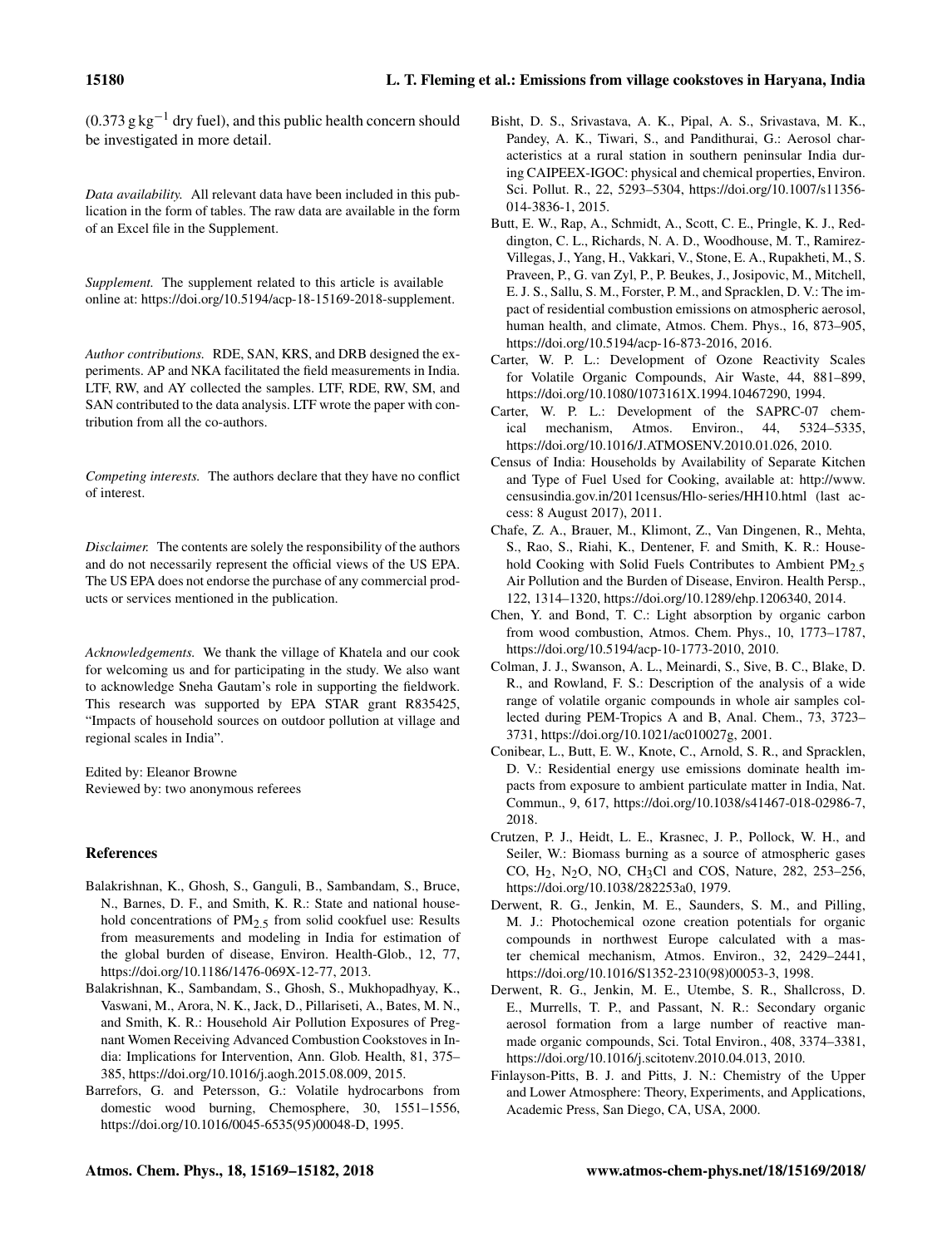## L. T. Fleming et al.: Emissions from village cookstoves in Haryana, India 15181

- Fleming, L. T., Lin, P., Laskin, A., Laskin, J., Weltman, R., Edwards, R. D., Arora, N. K., Yadav, A., Meinardi, S., Blake, D. R., Pillarisetti, A., Smith, K. R., and Nizkorodov, S. A.: Molecular composition of particulate matter emissions from dung and brushwood burning household cookstoves in Haryana, India, Atmos. Chem. Phys., 18, 2461–2480, https://doi.org[/10.5194/acp-](https://doi.org/10.5194/acp-18-2461-2018)[18-2461-2018,](https://doi.org/10.5194/acp-18-2461-2018) 2018.
- GBD MAPS Working Group: Summary for Policy Makers, in: Burden of Disease Attributable to Major Air Pollution Sources in India, Health Effects Institute, Boston, MA, USA, 2018.
- Guttikunda, S., Jawahar, P., Gota, S., and KA, N.: UrbanEmissions.info, available at: <http://www.urbanemissions.info/> (last access: 10 August 2017), 2016.
- Jayarathne, T., Stockwell, C. E., Bhave, P. V., Praveen, P. S., Rathnayake, C. M., Islam, Md. R., Panday, A. K., Adhikari, S., Maharjan, R., Goetz, J. D., DeCarlo, P. F., Saikawa, E., Yokelson, R. J., and Stone, E. A.: Nepal Ambient Monitoring and Source Testing Experiment (NAMaSTE): emissions of particulate matter from wood- and dung-fueled cooking fires, garbage and crop residue burning, brick kilns, and other sources, Atmos. Chem. Phys., 18, 2259–2286, https://doi.org[/10.5194/acp-](https://doi.org/10.5194/acp-18-2259-2018)[18-2259-2018,](https://doi.org/10.5194/acp-18-2259-2018) 2018.
- Johnson, M., Edwards, R., Alatorre Frenk, C., and Masera, O.: In-field greenhouse gas emissions from cookstoves in rural Mexican households, Atmos. Environ., 42, 1206–1222, https://doi.org[/10.1016/j.atmosenv.2007.10.034,](https://doi.org/10.1016/j.atmosenv.2007.10.034) 2008.
- Klimont, Z., Kupiainen, K., Heyes, C., Purohit, P., Cofala, J., Rafaj, P., Borken-Kleefeld, J., and Schöpp, W.: Global anthropogenic emissions of particulate matter including black carbon, Atmos. Chem. Phys., 17, 8681–8723, https://doi.org[/10.5194/acp-17-](https://doi.org/10.5194/acp-17-8681-2017) [8681-2017,](https://doi.org/10.5194/acp-17-8681-2017) 2017.
- Lee, S., Baumann, K., Schauer, J. J., Sheesley, R. J., Naeher, L. P., Meinardi, S., Blake, D. R., Edgerton, E. S., Russell, A. G., and Clements, M.: Gaseous and particulate emissions from prescribed burning in Georgia, Environ. Sci. Technol., 39, 9049– 9056, https://doi.org[/10.1021/es051583l,](https://doi.org/10.1021/es051583l) 2005.
- Lelieveld, J., Evans, J. S., Fnais, M., Giannadaki, D., and Pozzer, A.: The contribution of outdoor air pollution sources to premature mortality on a global scale, Nature, 525, 367–371, https://doi.org[/10.1038/nature15371,](https://doi.org/10.1038/nature15371) 2015.
- Liu, X., Huey, L. G., Yokelson, R. J., Selimovic, V., Simpson, I. J., Müller, M., Jimenez, J. L., Campuzano-Jost, P., Beyersdorf, A. J., Blake, D. R., Butterfield, Z., Choi, Y., Crounse, J. D., Day, D. A., Diskin, G. S., Dubey, M. K., Fortner, E., Hanisco, T. F., Hu, W., King, L. E., Kleinman, L., Meinardi, S., Mikoviny, T., Onasch, T. B., Palm, B. B., Peischl, J., Pollack, I. B., Ryerson, T. B., Sachse, G. W., Sedlacek, A. J., Shilling, J. E., Springston, S., St. Clair, J. M., Tanner, D. J., Teng, A. P., Wennberg, P. O., Wisthaler, A., and Wolfe, G. M.: Airborne measurements of western U.S. wildfire emissions: Comparison with prescribed burning and air quality implications, J. Geophys. Res.-Atmos., 122, 6108–6129, https://doi.org[/10.1002/2016JD026315,](https://doi.org/10.1002/2016JD026315) 2017.
- Manion, J. A., Huie, R. E., Levin, R. D., Burgess Jr., D. R., Orkin, V. L., Tsang, W., McGivern, W. S., Hudgens, J. W., Knyazev, V. D., Atkinson, D. B., Chai, E., Tereza, A. M., Lin, C. Y., Allison, T. C., Mallard, W. G., Westley, F., Herron, J. T., Hampson, R. F., and Frizzell, D. H.: NIST Chemical Kinetics Database, in: NIST Standard Reference Database 17, National Institute

of Standards and Technology, Gaithersburg, Maryland, USA, 20899-8320, 2015.

- Mukhopadhyay, R., Sambandam, S., Pillarisetti, A., Jack, D., Mukhopadhyay, K., Balakrishnan, K., Vaswani, M., Bates, M. N., Kinney, P. L., Arora, N., and Smith, K. R.: Cooking practices, air quality, and the acceptability of advanced cookstoves in Haryana, India: an exploratory study to inform large-scale interventions, Global Health Action, 5, 1–13, https://doi.org[/10.3402/gha.v5i0.19016,](https://doi.org/10.3402/gha.v5i0.19016) 2012.
- Ojha, N., Naja, M., Singh, K. P., Sarangi, T., Kumar, R., Lal, S., Lawrence, M. G., Butler, T. M., and Chandola, H. C.: Variabilities in ozone at a semi-urban site in the Indo-Gangetic Plain region: Association with the meteorology and regional processes, J. Geophys. Res.-Atmos., 117, D20301, https://doi.org[/10.1029/2012JD017716,](https://doi.org/10.1029/2012JD017716) 2012.
- Pandey, A., Sadavarte, P., Rao, A., and Venkataraman, C.: Trends in multi-pollutant emissions from a technologylinked inventory for India: II. Residential, agricultural and informal industry sectors, Atmos. Environ., 99, 341–352, https://doi.org[/10.1016/J.ATMOSENV.2014.09.080,](https://doi.org/10.1016/J.ATMOSENV.2014.09.080) 2014.
- Pankow, J. F.: An absorption model of the gas/aerosol partitioning involved in the formation of secondary organic aerosol, Atmos. Environ., 28, 189–193, https://doi.org[/10.1016/1352-](https://doi.org/10.1016/1352-2310(94)90094-9) [2310\(94\)90094-9,](https://doi.org/10.1016/1352-2310(94)90094-9) 1994.
- Pillarisetti, A., Vaswani, M., Jack, D., Balakrishnan, K., Bates, M. N., Arora, N. K., and Smith, K. R.: Patterns of Stove Usage after Introduction of an Advanced Cookstove: The Long-Term Application of Household Sensors, Environ. Sci. Technol., 48, 14525– 14533, https://doi.org[/10.1021/es504624c,](https://doi.org/10.1021/es504624c) 2014.
- Reddy, B. S. K.: Analysis of Diurnal and Seasonal Behavior of Surface Ozone and Its Precursors  $(NO<sub>x</sub>)$  at a Semi-Arid Rural Site in Southern India, Aerosol Air Qual. Res., 12, 1081–1094, https://doi.org[/10.4209/aaqr.2012.03.0055,](https://doi.org/10.4209/aaqr.2012.03.0055) 2012.
- Roden, C. A. and Bond, T. C.: Emission Factors and Real-Time Optical Properties of Particles Emitted from Traditional Wood Burning Cookstoves, Environ. Sci. Technol., 40, 6750–6757, https://doi.org[/10.1021/ES052080I,](https://doi.org/10.1021/ES052080I) 2006.
- Roden, C. A., Bond, T. C., Conway, S., Osorto Pinel, A. B., MacCarty, N., and Still, D.: Laboratory and field investigations of particulate and carbon monoxide emissions from traditional and improved cookstoves, Atmos. Environ., 43, 1170– 1181, https://doi.org[/10.1016/j.atmosenv.2008.05.041,](https://doi.org/10.1016/j.atmosenv.2008.05.041) 2009.
- RStudio Team: RStudio: Integrated Development Environment for R, RStudio, Inc, Boston, MA, USA, available at: [http://www.](http://www.rstudio.com/) [rstudio.com/](http://www.rstudio.com/) (last access: 18 October 2018), 2016.
- Selimovic, V., Yokelson, R. J., Warneke, C., Roberts, J. M., de Gouw, J., Reardon, J., and Griffith, D. W. T.: Aerosol optical properties and trace gas emissions by PAX and OP-FTIR for laboratory-simulated western US wildfires during FIREX, Atmos. Chem. Phys., 18, 2929–2948, https://doi.org[/10.5194/acp-](https://doi.org/10.5194/acp-18-2929-2018)[18-2929-2018,](https://doi.org/10.5194/acp-18-2929-2018) 2018.
- Silva, R. A., Adelman, Z., Fry, M. M., and West, J. J.: The Impact of Individual Anthropogenic Emissions Sectors on the Global Burden of Human Mortality due to Ambient Air Pollution, Environ. Health Persp., 124, 1776–1784, https://doi.org[/10.1289/EHP177,](https://doi.org/10.1289/EHP177) 2016.
- Simpson, I. J., Aburizaiza, O. S., Siddique, A., Barletta, B., Blake, N. J., Gartner, A., Khwaja, H., Meinardi, S., Zeb, J., and Blake, D. R.: Air Quality in Mecca and Surrounding Holy Places in